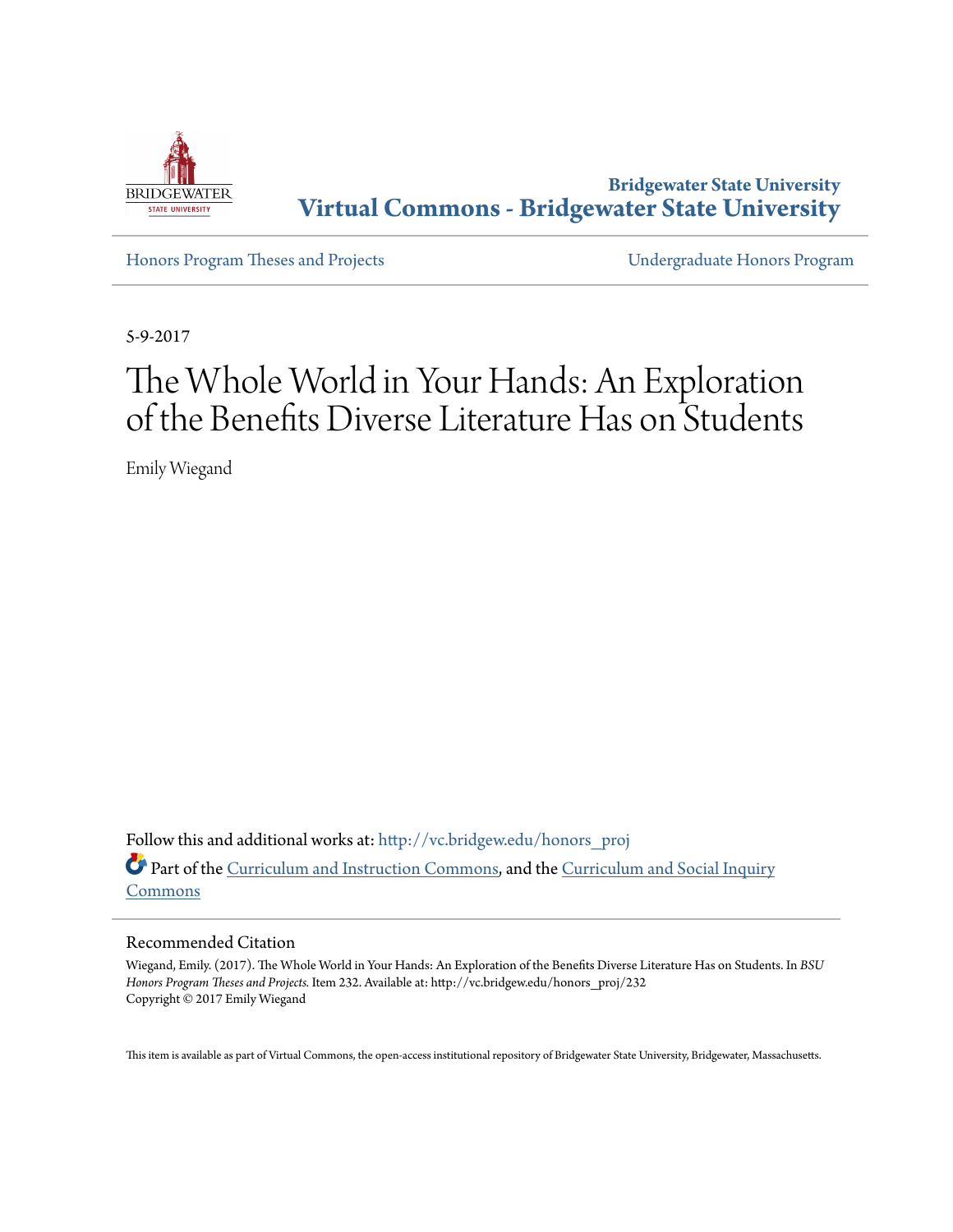The Whole World in Your Hands: An Exploration of the Benefits Diverse Literature Has on Students

Emily Wiegand

Submitted in Partial Completion of the Requirements for Commonwealth Honors in English

Bridgewater State University

May 9, 2017

Dr. Allyson Ferrante, Thesis Director Dr. John Kucich, Committee Member Dr. Sarah Thomas, Committee Member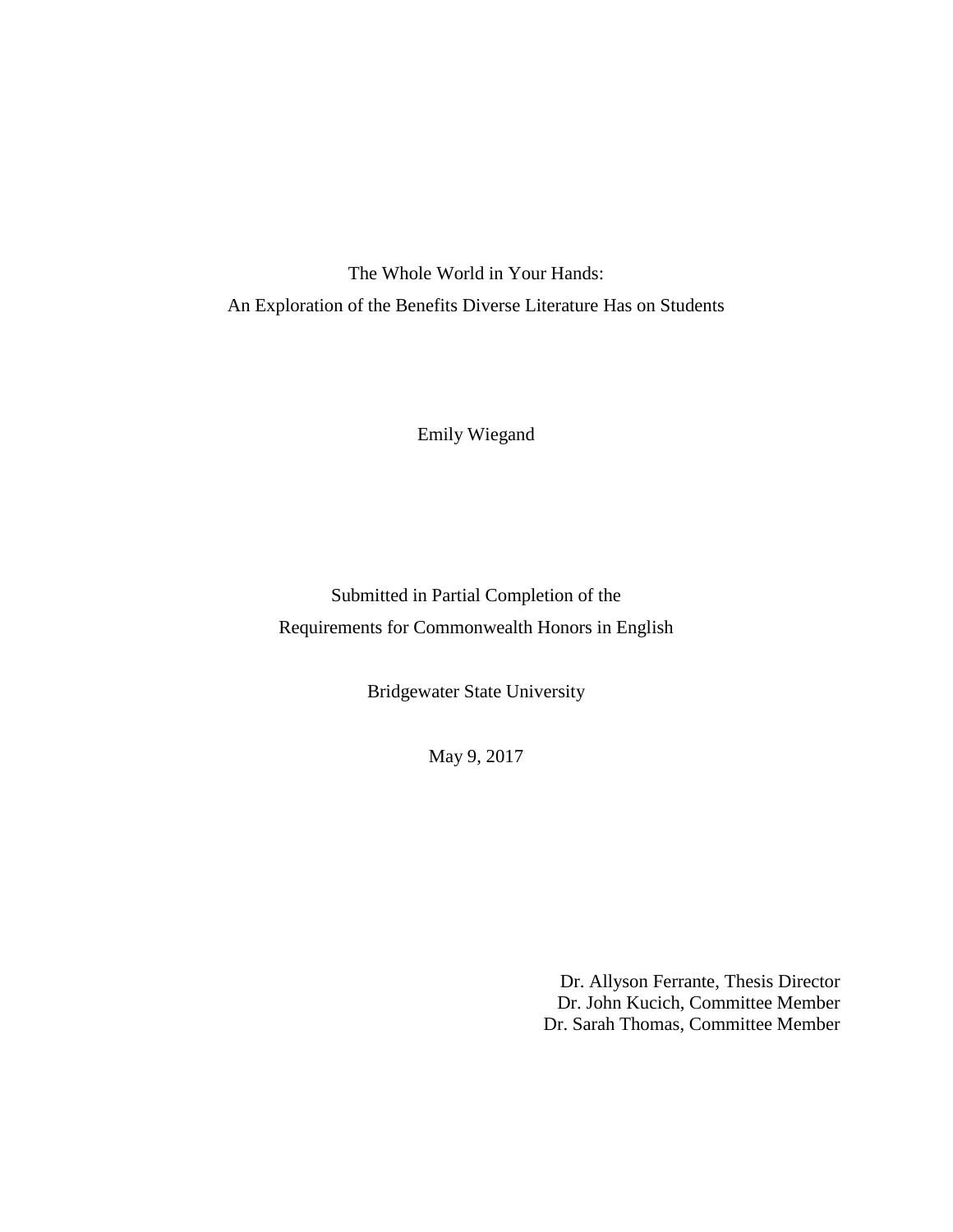## The Whole World in Your Hands: An Exploration of the Benefits Diverse Literature Has on Students

#### **The Current State of Affairs**

 $\overline{a}$ 

The United States purports to be one of the world's leading nations in accepting its citizens' diverse backgrounds, however the country continues to misrepresent and ignore non-European ethnicities in its secondary education literary curriculums. Since independence, the United States has modeled its education system on that of its colonial predecessor, England. The US, although freeing itself from Europe, adopted a prescribed colonial canon of literature, still regarded as global classics, which depict white characters, living in white societies, recording white experiences as if they were universal. By using a collection of literature that teaches the colonial ideologies of white superiority, the United States operates as a modern colonial master suppressing not only the global population but also regulating its own non-white children to a secondary and inferior existence. The influence literature has on students' ethnic and racial identities, however, is often forgotten. Instead of providing an outlet for an exploration into regions, cultures, voices, opinions, and people that better reflect the diversity found in the United States, the current secondary education English Language Arts (ELA) curriculum functions on global exclusivity<sup>1</sup>, often only offering a single token story from global societies outside of Western Europe (such as Africa, the Caribbean, Asian, etc.). In this way, literature used in the classroom promotes ethnic stereotypes of cultures and countries outside the United States. By only learning about a single experience of a particular culture, students become unable to

 $1$  Global exclusivity, in this instance, is the practice of ignoring non-Western societies (such as Africa, Asia, Latin America, the Caribbean, etc.) in US education systems. Global inclusivity, however, is the practice of incorporating authentic representations of global societies in literary curriculums that promote equality among regions despite racial, ethnic, linguistic, sexual, cultural, etc. differences.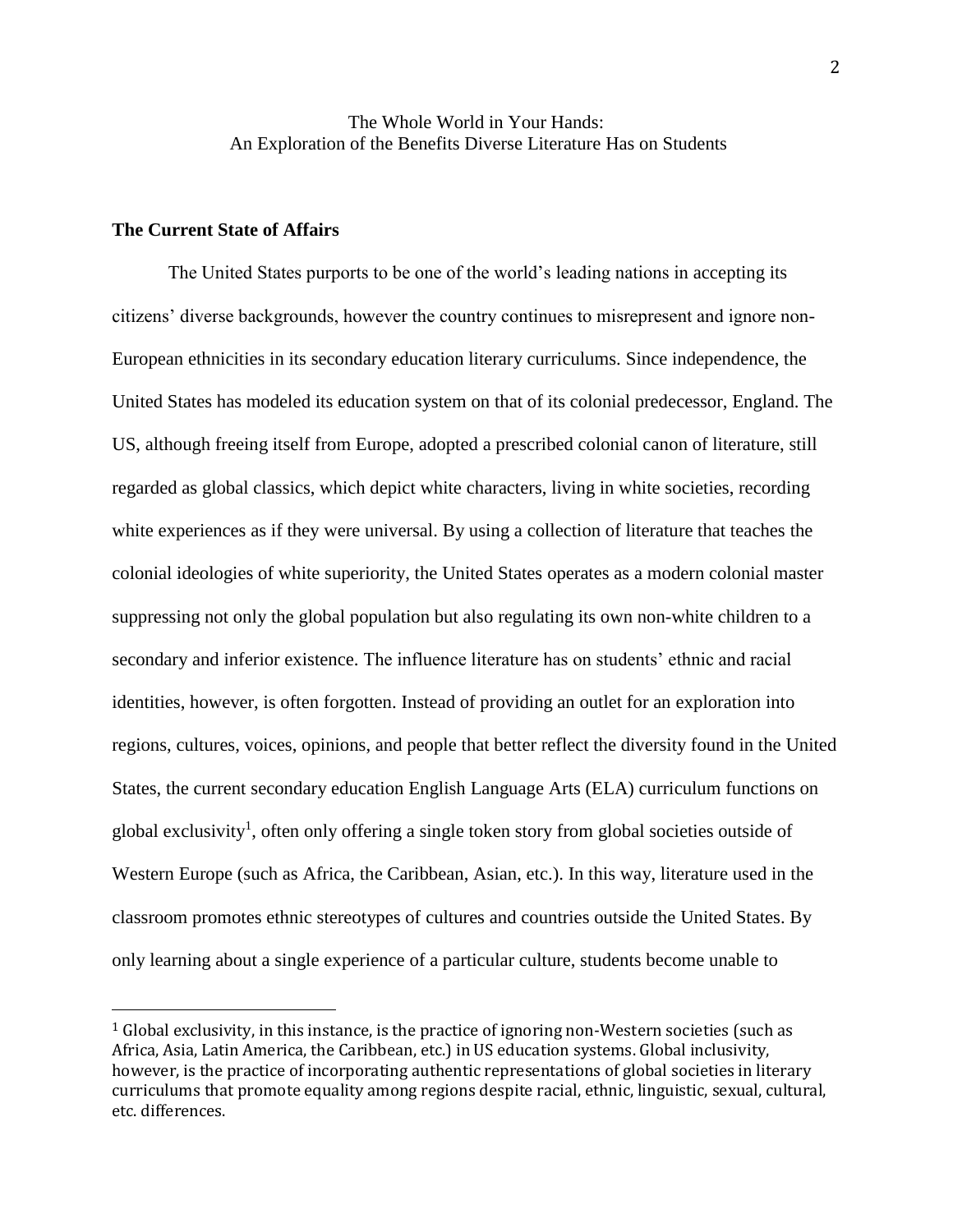empathize, or accept the wholly unique complexity found within all individuals both internationally and nationally. Instead, they are taught an overgeneralized perspective of a group of people, clouding their ability to see the similarities they may have with countries, cultures, and people that challenge the current Eurocentric literary curriculum. Literature ultimately teaches students empathy through the use of multifaceted stories, making it essential for the United States to alter its English curriculum to one that promotes global inclusivity.

Education is used as a manipulative power to promote a singular definition of regional belonging, despite often being understood as unbiased truth. Beginning at the dawn of civilizations in places like Rome and China, and then being named in the  $15<sup>th</sup>$  century when colonial empires used written letters to legitimize their supremacy over the conquered lands, literature has been used as a weapon to maintain colonial ideologies, or doctrines that establish Western individuals/cultures/countries as superior to those of non-Western regions. Knowing that indigenous people do not keep literary documentation of their culture, colonialists manipulated the way Western-European individuals viewed these native people by defining them in written texts. In this way colonial empires were able to create a definition for the people they were interacting with in terms that the native people could not read or understand. During the colonial era, language, and specifically literature, was used as a manipulative, deceptive, and powerful force that was able to persuade the Western regions into believing that native people were inferior to the colonial civilizations. This controlling use of literature continues to be seen throughout modern secondary ELA curriculums. Postcolonial theorist, Ania Loomba argues that,

> "Even those literary texts that are, arguably, distant from or even critical of colonial ideologies can be made to serve colonial interests through education systems that devalue native literatures, and by Euro-centric critical practices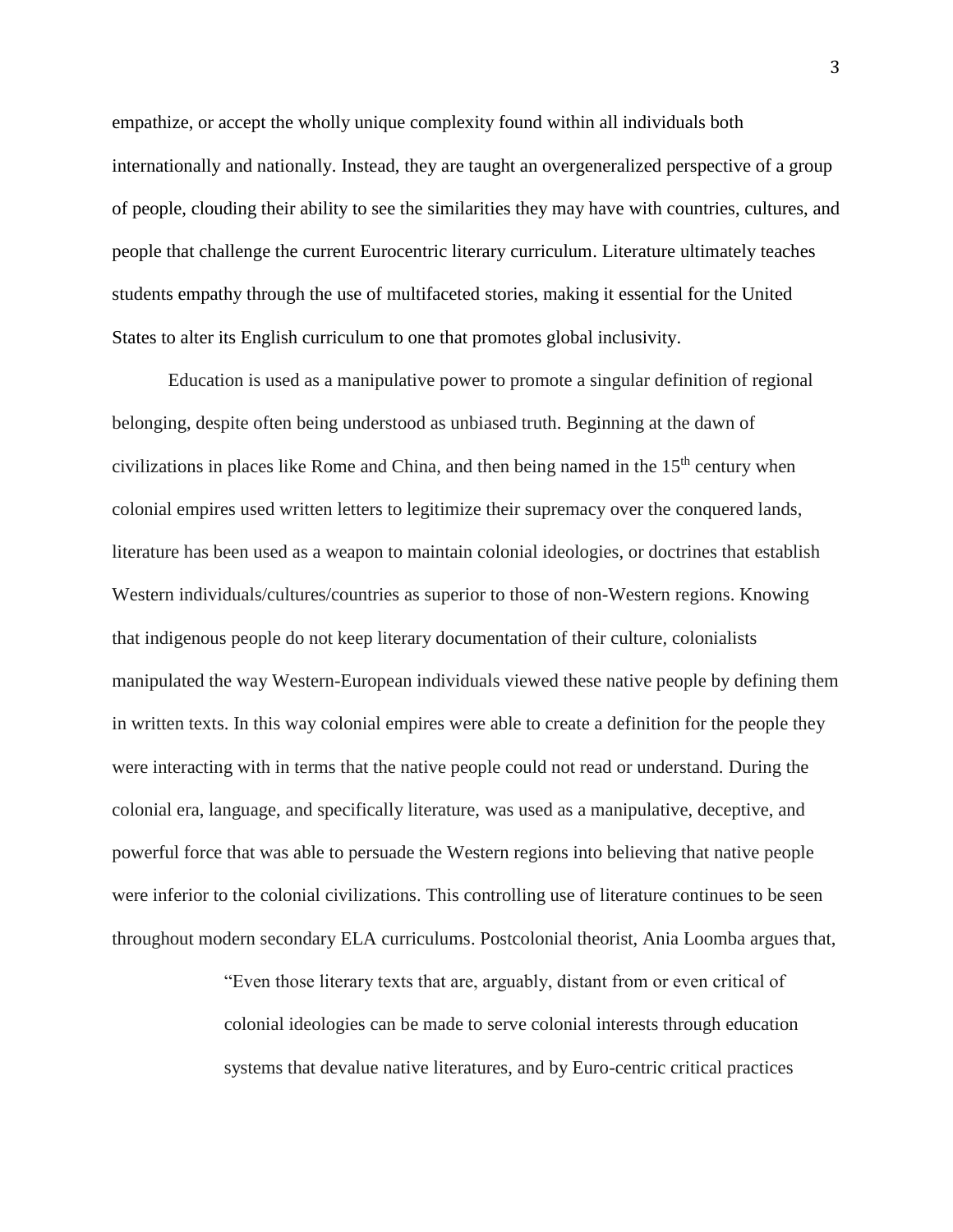which insist on certain Western texts being the makers of superior culture and value" (Loomba 75).

Her analysis of the classic types of literature used in education systems, such as *The Great Gatsby, Huckleberry Finn, and Heart of Darkness*, claims that any literature within a curriculum can be manipulated into promoting Western, and specifically, colonial, understandings of the world<sup>2</sup>. Current literary education models, that heavily use Western-European and white American texts, then, promote a colonial agenda that teaches a singular means of national/cultural belonging in the United States that not all residents can ascribe to. Instead of using literature to celebrate and accept the wide range of diversity within the US boarders, literary curriculums create social norms that exclude the majority of its students.

The United States' English curriculum generates a practice of exclusion within schools by solely teaching Western literature that ignores the majority of the global population. Despite the US's ethnic and racial demographics becoming increasingly diverse, literary curriculums continue to mirror those of a colonial Western existence. Specifically, the literature used predominantly illustrates white, Western men living in Northern European nations<sup>3</sup> rather than those of multi-cultural students living in modern United States. Rather than embracing the multiethnic existence of the nation by incorporating global literature, or stories that discuss a multitude of cultures and identities throughout the world, into its frameworks, many creators of English curriculums across the country claim that they "do not see color" and instead continue to

 $\overline{a}$ 

<sup>2</sup> These colonial understandings of the world teach Western-European superiority, non-Western/native/indigenous inferiority, and promote exclusion within various realms of society (such as education, media, advertisement, etc.) for people of non-Western decent. Colonial understandings of the world embody the belief that anything of value is created in Western Europe. <sup>3</sup> Examples of classic (and well-known) Western texts and authors used in the US literary curriculum include Mark Twain, Earnest Hemingway, Shakespeare, *Moby Dick, Grapes of Wrath,* and the *Great Gatsby*. This is not to say that these writers and literature should not be taught, but rather that they should not be the only literature offered in any US school district.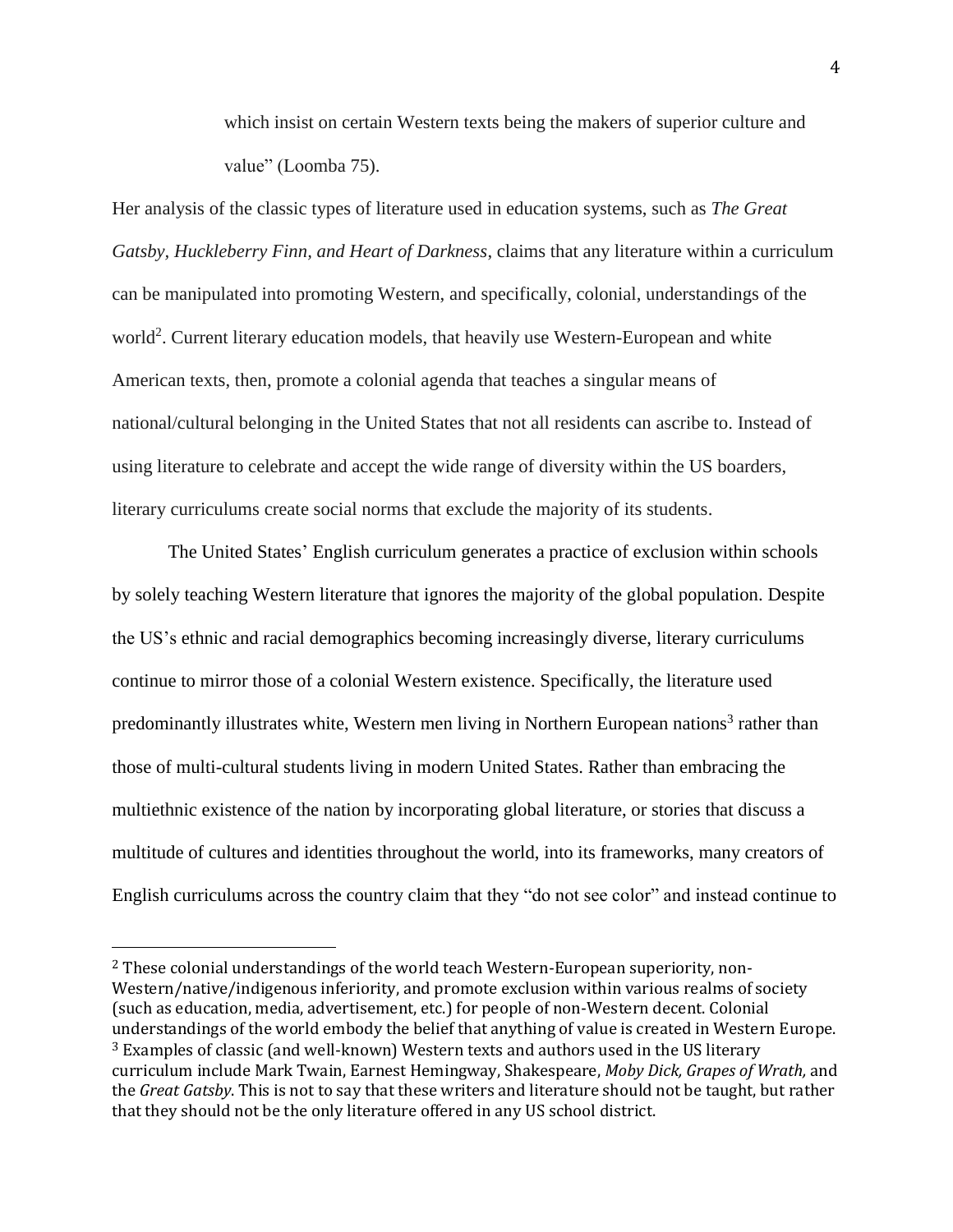only teach the "classic" Western canon of literature (Milner 394). Urban education scholar H. Richard Milner, however, refutes this common defense by arguing that,

> "A statement such as, 'I don't see color' reveals a privileged position that refuses to legitimize racial identifications that are very important to people of color and are often used to justify inaction and perpetuation of the status quo" (Milner 394).

The commonly taught literary curriculums, according to Milner, are structured around white privilege and the refusal to legitimize racial identities other than that of white individuals. By using the justification "I don't see color" and continuing to litter literary curriculums with Western literature, educators ultimately ignore the existence of non-Western individuals, emphasizing through their curriculums that their ethnicities, cultures, races, and identities do not matter. This whitewashed version of a "classic" literary curriculum eliminates non-Western communities from secondary education and defines them as inferior by way of their exclusion in academia. In this way, the US perpetuates the colonial use of literature in that instead of promoting empathy and compassion for a multitude of countries, people, cultures, and lifestyles it teaches the practice of colonial exclusion.

The absence of non-colonial canons of literature in literary curriculums has created a culture of silence instead of inclusion. Although modern citizens often believe the world to be past colonialism, the remnants of its existence continue to take hold of the supposedly postcolonial space<sup>4</sup>. In order reach true postcoloniality, global citizens would have to acknowledge and challenge the colonial ideologies (such as racism, white superiority, social

 $\overline{a}$ 

<sup>4</sup> Chronologically the world is past colonialism. Ideologically, however, this is not true. To be ideologically postcolonial a nation must rid itself of the colonial mindset and come to understand and accept that all regions are wholly unique and equal despite racial, ethnic, sexual, national, etc. differences.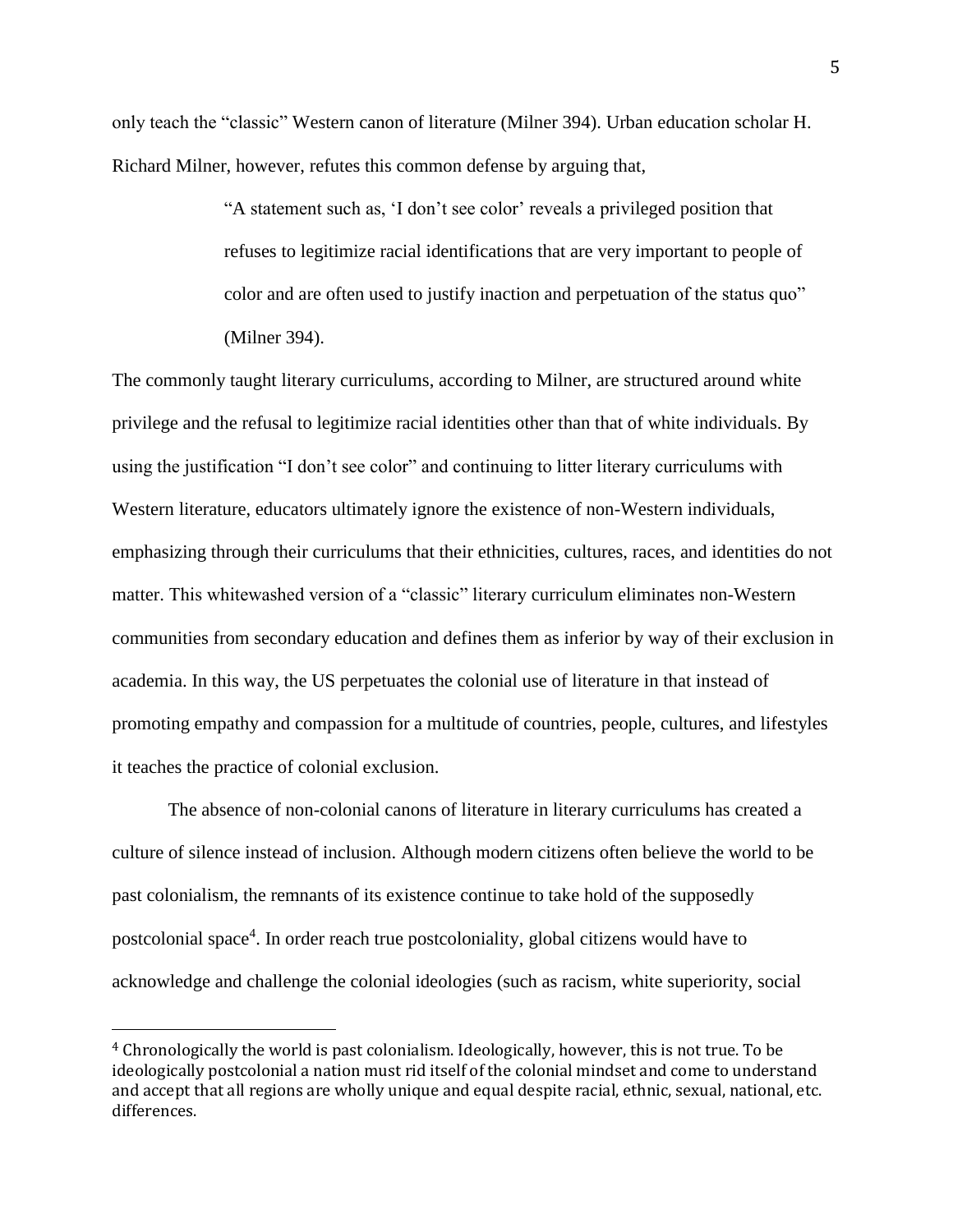hierarchies, cultural silencing, and exclusion of difference) that continue to govern modern societies. Due to this lack of acknowledgement, however, literary curriculums that continue to educate the next generations along colonial standards go unopposed. In Jean Rhys' novel *Wide Sargasso Sea*, protagonist Antoinette struggles with finding where she belongs in her society because of the dichotomy between embodying colonial definitions of femininity<sup>5</sup> and her identity as a white creole<sup>6</sup>. Instead of challenging the colonial standards that are forcing her to conform, Antoinette instead embodies a motto she has carried throughout the entirety of her life; "It was like that morning when I found the dead horse. Say nothing and it may not be true" (Rhys 35). Antoinette, although having to rid herself of her culture, experiences, and memories of her life in Jamaica has been culturally molded into ascribing to colonial ideologies in order to conform to the identity of a white Western woman. Similarly, modern citizens continue to perpetuate colonial ideologies because of their remaining silent as non-Western individuals continue to be excluded from literary curriculums. Only once the silence is broken can multidimensional and inclusive literature that challenges the US's current resurgence of public racism, homophobia, xenophobia, and intolerance, be incorporated into education systems to teach empathy and acceptance for all identities.

#### **Continuing Colonization**

 $\overline{a}$ 

People across the world believe that because the global colonial era ended in the mid- $20<sup>th</sup>$ century, all countries are now postcolonial. In its inception, colonialism was the physical domination over a nation and its people to gain territory for the colonial empires. What is often

<sup>5</sup> The ideal image of colonial femininity defined a woman as being fair skinned with Western features, dressed in Western-European attire, soft spoken, and dutiful to her husband and family.  $6$  A white creole is a Caribbean descendent of European settlers who may be of mixed racial heritage, but not necessarily, and who's culture is Caribbean not European.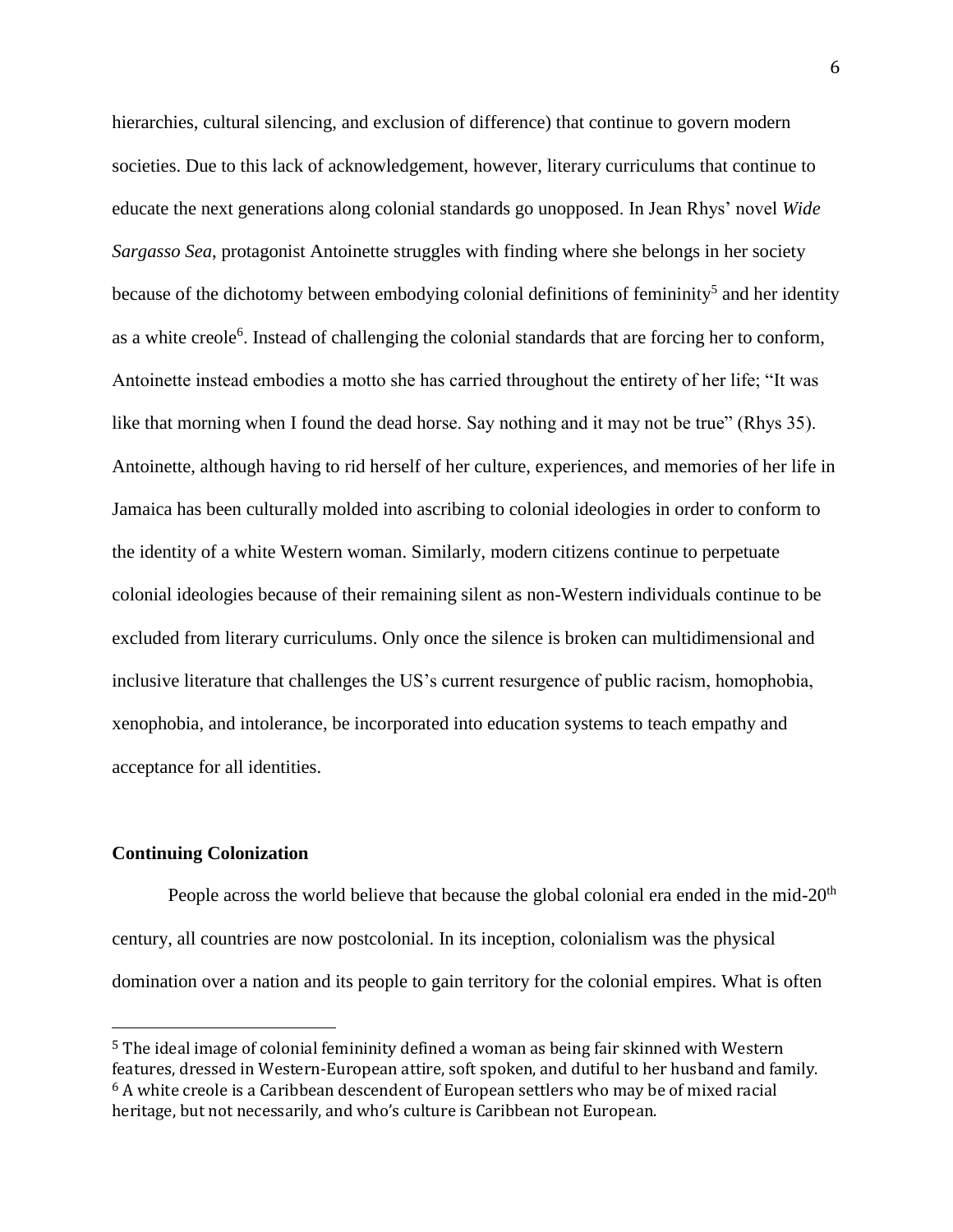forgotten, however, is that colonialism did not succeed merely because of physical control over a land, but because of its reliance on the psychological manipulation of a colonized people's education and sense of self. Colonialism operates under the creation of a social hierarchy, meaning that colonial masters mold the native people of the colony into believing that because they are not Western, they are fundamentally inferior. What prohibits the world from truly ending colonialism are the ideologies still promoted in education systems. Nations across the globe continue to teach ideologies that abide by colonial beliefs that promote non-Western inferiority. The world struggles to move past a colonial state because of the adherence to teach Western history in a dominant and exclusive way throughout all facets of education systems: language arts, social studies, taught literature, history courses, math examples, etc.

Through the continuation of a singular, Eurocentric<sup>7</sup> literary curriculum, the United States continues the promotion of the colonial History over a multitude of histories. Caribbean theorist Édouard Glissant defines History (with a capital H) as a, "highly functional fantasy of the West, originating at precisely the time when it alone 'made' the history of the World" (Glissant 64). Beginning when colonial empires "discovered"<sup>8</sup> the new world, History has functioned on the belief that what colonial empires found in their explorations did not exist prior to their contact. Due to the fact that most indigenous people from these non-Western regions did not keep written documents of their history, but rather oral ones, Western superpowers were able

<sup>7</sup> Eurocentrism is the belief that Western European nations are inherently superior to nations unable to identify as such. This concept was created during the colonial time period in order to ensure the colonial empire's dominance over its colonies. This was and is currently maintained in the colonial educations systems that govern both colonial empires and colonies. <sup>8</sup> Discovered, in this instance, is written with quotation marks around it because although it is often the verb used to describe what explorers, conquistadors, and colonial empires did when arriving in the New World, it is misused. When Europeans voyaged to these lands, although new to them, they did not discover anything as it had already been found, settled, governed, and lived on by indigenous communities. The use of the word "discover" is just another way that colonial empires created an illusion that life did not exist prior to their arrival and that the land was theirs to take since it had never been found before.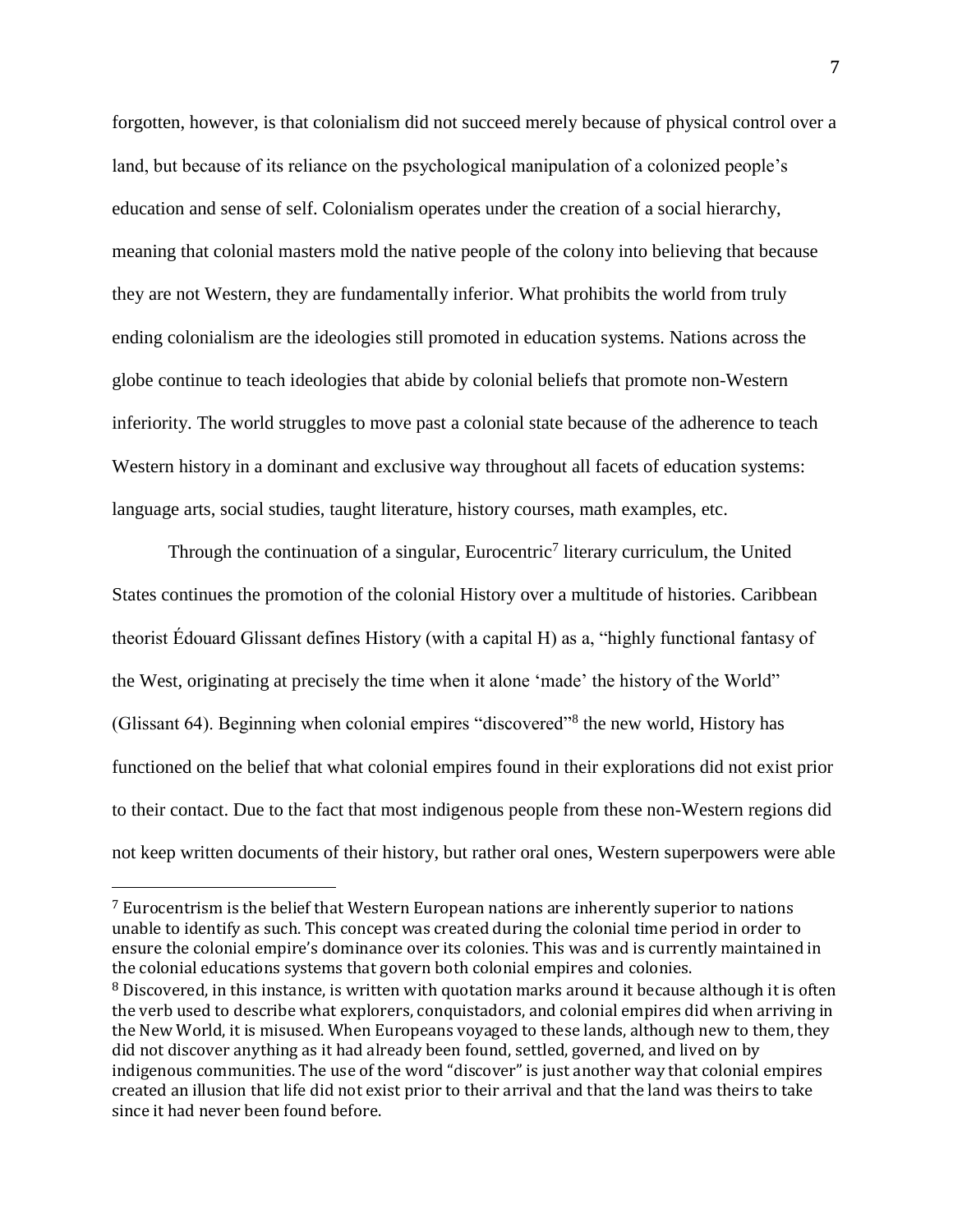to eliminate their cultural memories by redefining these areas into a new identity that fit into the understanding of European superiority and non-Western inferiority. History functions then on the dialectic relationship between the colonizer and colonized; the colonizer cannot exist as superior without making the colonized inferior. In order to define themselves, the colonial powers had to define the Other (or non-Western individuals). Similarly, current secondary education literary curriculums reduce the complexity of the Other in only offering a singular non-Western story to define this multitude of people. What is then overlooked, though, is that the Other is an integral part to the United States. Instead of offering a globally and culturally inclusive curriculum that works to enhance students' understanding and acceptance of all regions, the literature used continues the mindset that Western-European texts are the only ones of value and worth teaching in school systems. If able to dismantle the current curriculum, literary histories (with a lower case "h") could be used to combat the common understanding of the global past because of its inherent nature to incorporate regional histories from around the world. Specifically, histories uncover and voice the cultural stories of all global individuals who had their experiences silenced by colonial empires. The current literary curriculum in the US, then, ignores literatures ability to teach empathetic inclusion of all identities, and rather, uses it as a tool to teach the next generation of US students that to be a part of the United States one must value Western superiority and colonial History.

By only using a select group of Western texts, colonial educations ultimately exclude the legitimacy of the majority of its students. Only able to learn about the History of the world, students of non-Western cultural and ethnic backgrounds are unable to learn or connect with literary texts present within the common colonial curriculums. In this way academia ignores their interpretations of the world, further marginalizing them into a role that does not belong in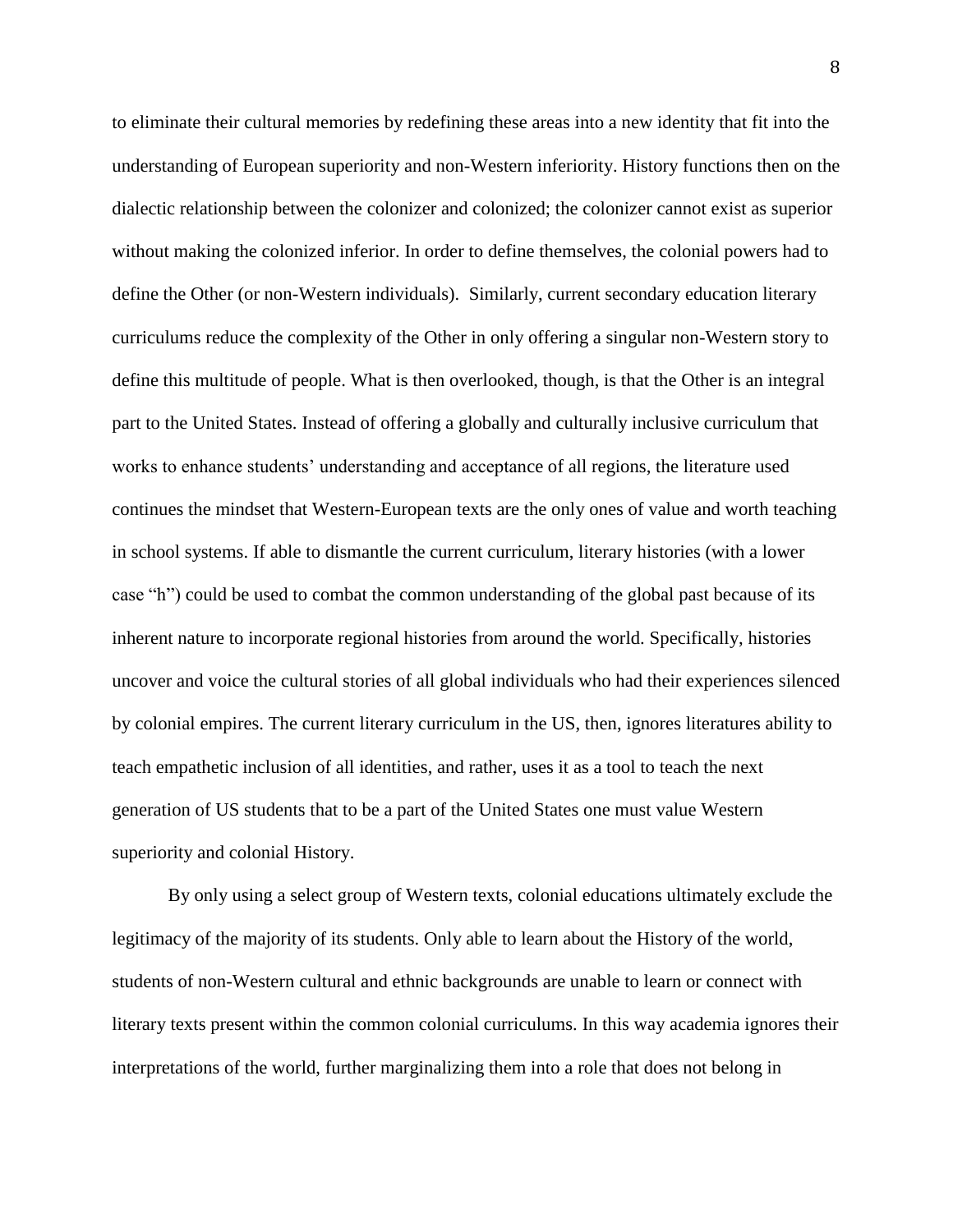education. Tunisian social scholar Albert Memmi argues in his critical essay, "Situations of the Colonized", that the continued degradation of once colonized people is a result of an enduring colonial education system. He writes, "This educational void, a result of social inadequacy, thus perpetuates that same inadequacy, damaging one of the essential dimensions of the colonized individual… The colonized seems condemned to lose his memory" (Suárez 13). By neglecting to incorporate literature, either realistic or imaginary, that embodies the diverse histories of students into all literary curriculums, colonial educations invalidate non-Western students' experiences, creating an academic space that defines them as not belonging. Despite the benefits literature could offer to all students, (like its ability to teach empathy, advocate for the legitimacy of all peoples both socially and academically, as well as expose all students to lifestyles they may not have ever come into contact with previously) the current curriculum prohibits multicultural and diverse stories from ever being a part of colonial educations. Rather these texts are left excluded from the canon in order to maintain the colonial ideology of Western superiority over non-Western individuals.

By defining non-Western regions as inferior to Western cultures, the United States maintains colonial claims over non-Western region by defining it to US students through the use of Eurocentric ideologies. The United States, through the use of singular narratives of non-Western realities, acts as a European colonizer by taking ownership of the regions' existences in its education system. Instead of regarding the regions as being legitimate and significant to the global understanding, the US has adopted the colonial practices of marginalizing groups of people through their misrepresentation in writing in order to promote Western superiority. Being one of the most influential modes of communication, the literature used in the stagnant English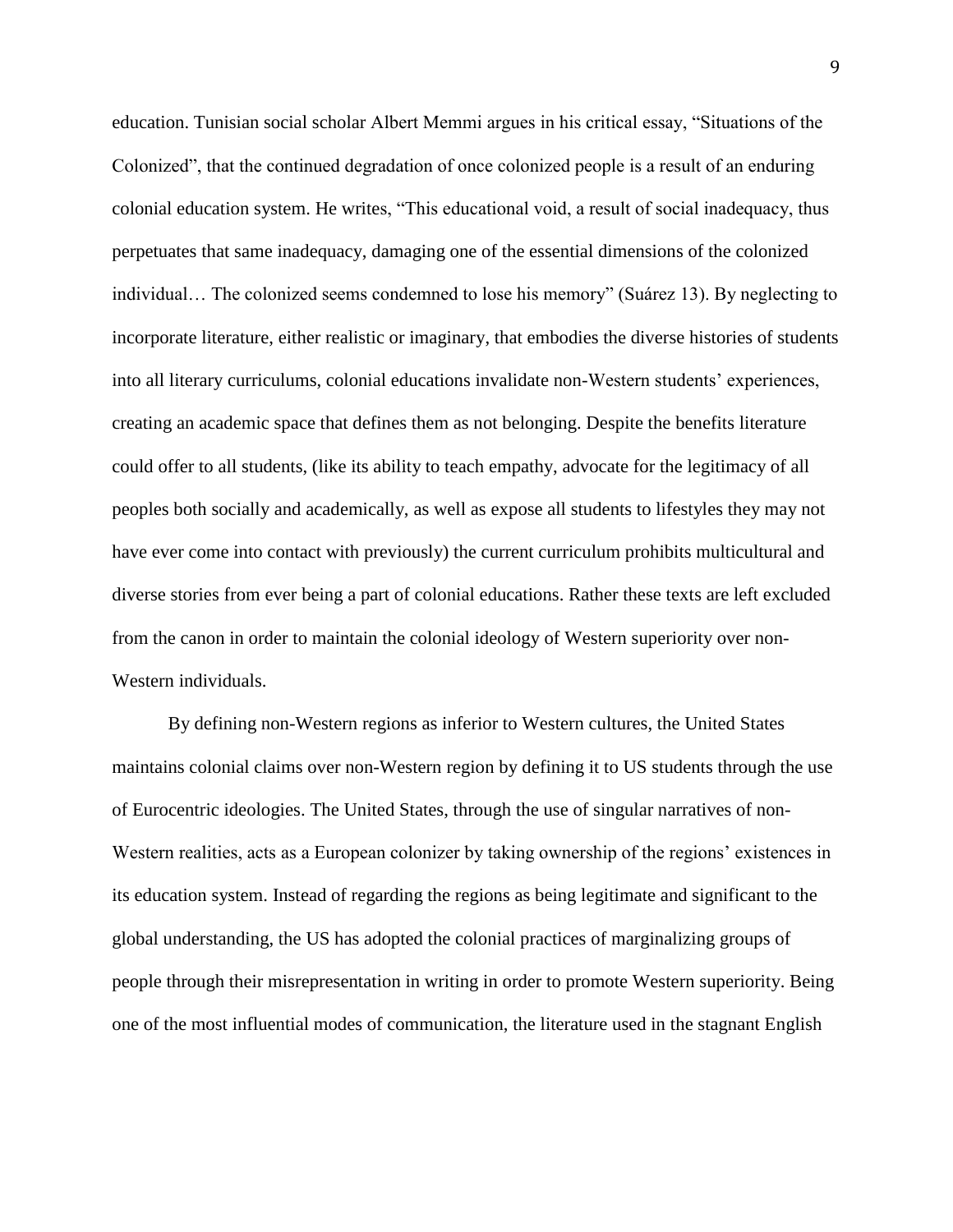curriculum shapes the way generations of US students understand non-Western regions nd people. Ania Loomba suggests that,

"The colonial contact is not just 'reflected' in the language or imaginary of literary text, it is not just a back drop or 'context' against which human dramas are enacted, but a central aspect of what these texts have to say about identity, relationship and culture" (Loomba 65).

Loomba argues that the literature produced and taught in an colonial nation does not merely reflect its beliefs in a distant manner, but rather has the value system seamlessly integrated into all works of writing. Similarly, the works included in academic curriculums are chosen specifically to define the ways in which US citizens must act in order to fit into the preexisting social system (which ultimately not every citizen can meet). Through its chosen literature, the US literary curriculum continues to misuse the benefits of literature and instead continue to label and misrepresent non-Western identities in an attempt to fully legitimize the US in its white and Western superiority.

Due to the persisting colonial ideologies in education systems, non-Western students and later adult citizens of the nation are conditioned to believe themselves burdens to the broader society. Although physically living in the same nation as white, ethnically Western European individuals, non-Western citizens often feel as if they are ignored in and excluded from the dominant culture; in this way it often feels as if they are living in an alternate world full of discrimination and social inequalities. Racial theorist W.E.B DuBois, in his text *The Souls of Black Folk* affirms this feeling of non-belonging observing that,

> "Between me and the other world there is ever an unasked question: unasked by some through feelings of delicacy; by others through the difficulty of rightly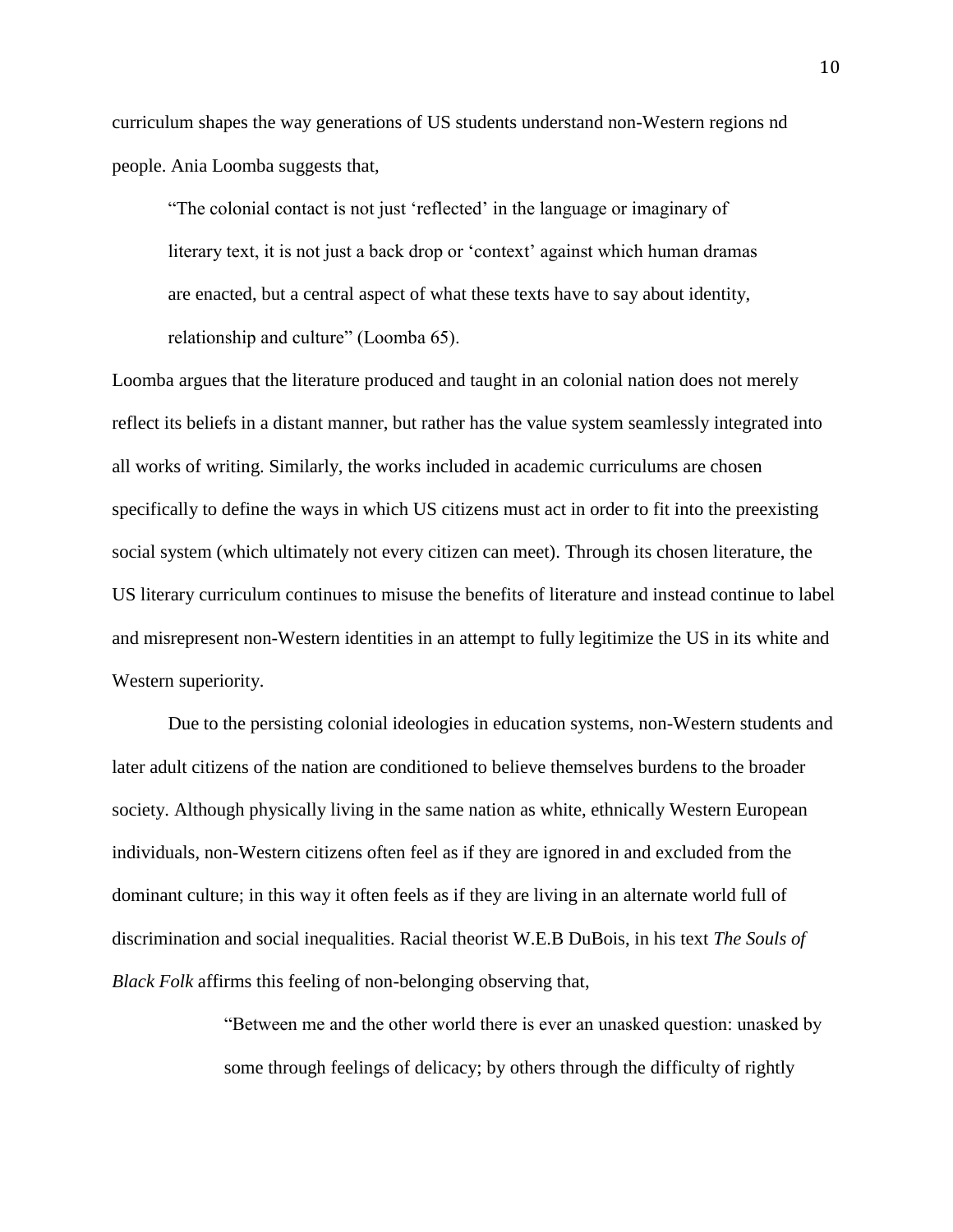framing it. All, nevertheless, flutter round it. They approach me in a half- hesitant sort of way, eye me curiously or compassionately, and then, instead of saying directly, How does it feel to be a problem? they say, I know an excellent colored man in my town; or, I fought at Mechanicsville; or, Do not these Southern outrages make your blood boil? At these I smile, or am interested, or reduce the boiling to a simmer, as the occasion may require. To the real question, How does it feel to be a problem? I answer seldom a word" (DuBois).

DuBois's commentary on the façade given to non-Western individuals by white people illustrates a social barrier created between the two groups that remains impenetrable without first coming to the realization of equality. This underlying tone of uncomfortable racism, generated by the perpetuated colonial ideologies, leaves all students unable to comprehend human nature outside of ethnic stereotypes learned through Eurocentric education systems. This divide between students, and ultimately adults if taught properly, can be eliminated if able to fully come to terms with the wholly unique nature of all humans. Instead of offering a singular representation of cultural, racial, and geographical existences, diverse literature can allow students the ability to explore all realms of their own society and world, coming to a point of empathy for all.

The US English curriculum neglects to recognize complex and multifaceted identities because of the United State's own inability to recognize global ethnicities within its borders. The US has a tendency to "go color blind" when it comes to discussing racial inequalities, believing that it is more important to abide by the status quo than to address the misrepresentation of its own citizens. Literary and cultural scholar, Anne Anlin Cheng, author of *The Meloncholy of Race: Psychoanalysis, Assimilation, and Hidden Grief* theorizes that,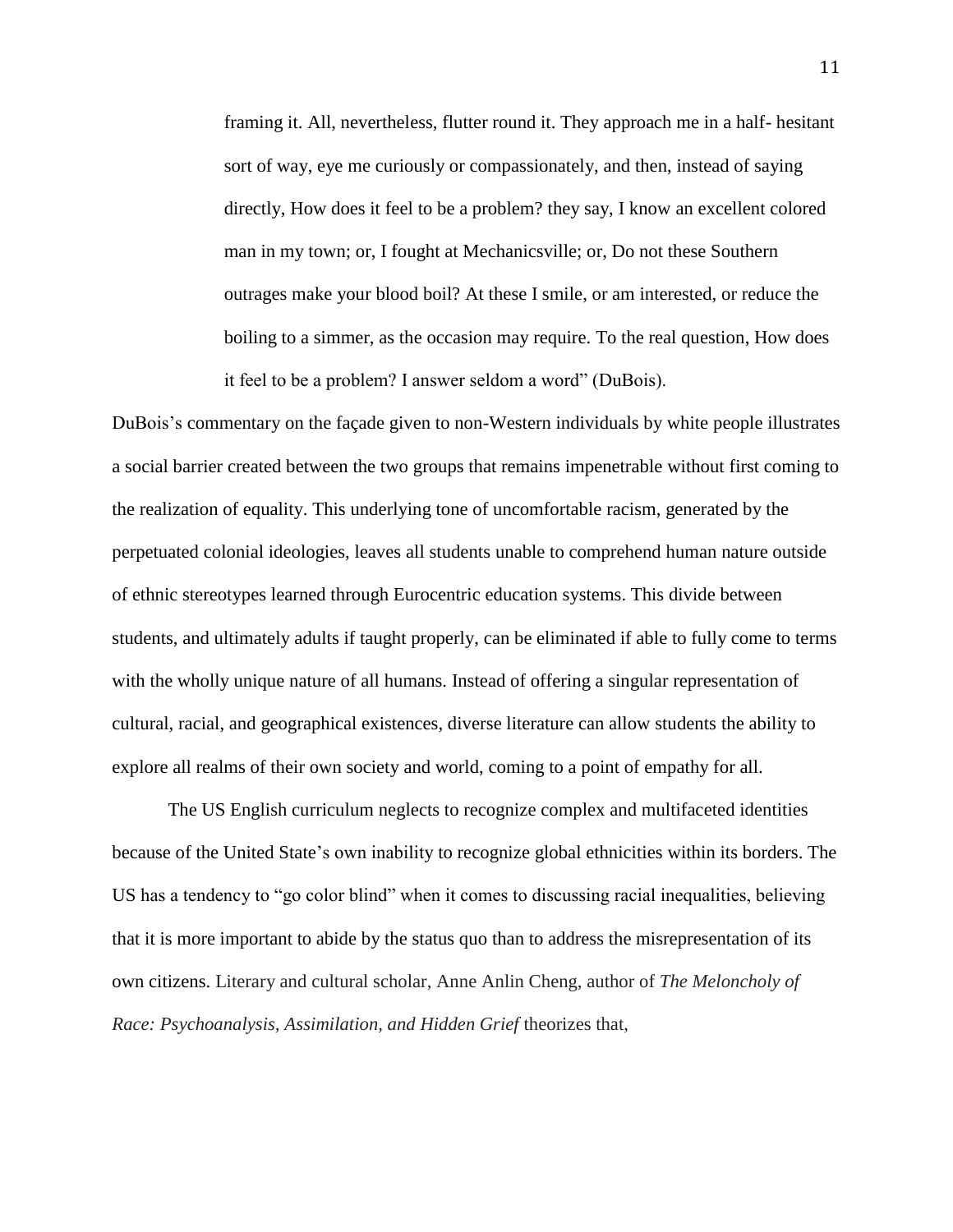"While much critical energy has been directed toward deconstructing categories such as gender and race, less attention has been given to the ways in which individuals and communities remain invested in maintaining such categories, even when such identities prove to be prohibitive or debilitating" (Cheng 6-7).

Cheng argues that although colonial social constructions prove to be debilitating to global citizens and their attempt to be seen as legitimate, there is a demand by Western nations to maintain colonial definitions of once colonized regions. The US's refusal to realistically depict non-Western nations in literary curriculums is a direct reflection of Cheng's argument of the nation's reliance on the colonial oppression of others in order to validate its own existence as a Western superpower. If the United States were to fully accept non-Western and multicultural individuals the country would then have to question its own definition of belonging. Instead of reconstructing its curriculum model to incorporate inclusive and multicultural texts that promote empathetic inclusion, however, the required US English curriculum remains deprived of global literature and instead maintains its whitewashed academic system, promoting exclusion within its culture.

#### **The Dangers of One Story**

The Common Core State Standards, used as an educational baseline for literary curriculums nationally, offers a list of recommended literature that ignores the diversity found within the United States. Although the US does not have a required national literary curriculum, the Common Core State offer state departments and teachers a recommended set of curriculum guidelines and texts to use with students. Specifically, in Standard 10: Range, Quality, and Complexity of Student Reading there are three factors used to measure the complexity of a text;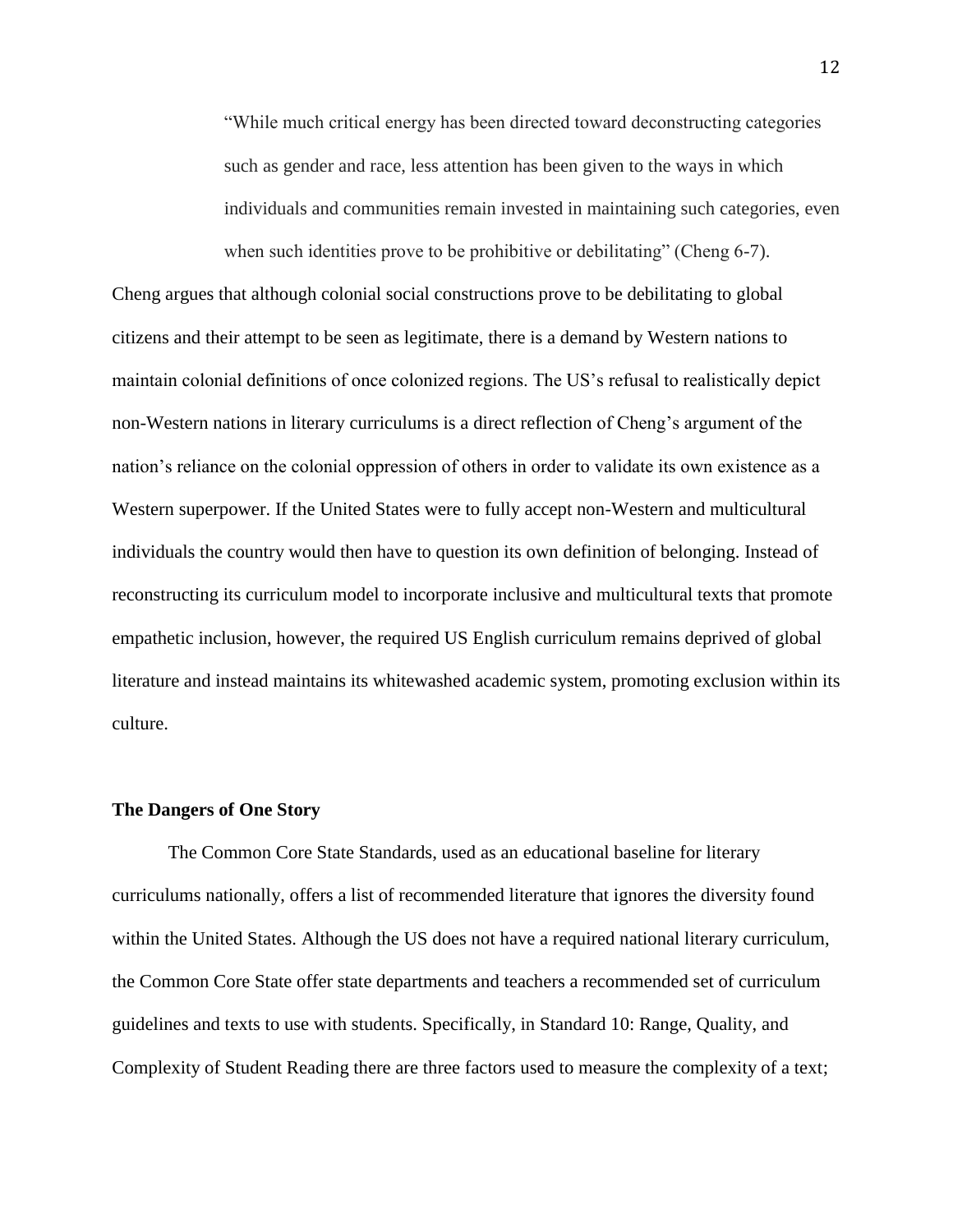they are qualitative evaluation<sup>9</sup>, quantitative evaluation<sup>10</sup>, and matching reader to text and task<sup>11</sup>. With these factors, the Common Core also gives guidelines to a range of texts such as: stories, drama, poetry, and literary nonfiction. Despite the fact that all of these standards are left open ended to allow for a multitude of texts to be used in the classroom, Common Core offers a list of recommended texts that maintain Eurocentric belief systems in that the majority of the literature come from authors and story lines of Western-European individuals and the texts that offer another cultural perspective only discuss stories of slavery and immigration. For the middle school leveled students some of the texts include: *The Adventure of Tom Sawyer*, *Dragon Wings, Little Women,* "Letters on Thomas Jefferson", and *Narrative of the Life of Fredrick Douglass, an American Slave.* These texts, although beginning the process of incorporating diverse literature into the classroom, ignore the multidimensional identities found within United States citizens and instead make a single story about one race the only representation students experience. This promotion of the national standards, then, does a disservice to teachers and students in that it perpetuates the colonial definitions of minority groups instead of offering a whole and wellrounded understanding of modern individuals' complexity.

The lack of diverse literature integrated into the English curriculum signifies to United States students that these token stories are foreign ornamentation to the United States' identity, rather than an integral part. Despite the fact that all students, being white, of color, or identifying as any non-Western region, are all a part of the US' cultural makeup, only certain racial and ethnic demographics are celebrated in literary curriculum. Specifically, Western authors and

<sup>9</sup> Qualitative evaluation of a text analyzes the "levels of meaning, structure, language conventionality and clarity, and knowledge demands" (Common 57).

<sup>10</sup> Quantitative evaluation of a text analyzes the "readability measures and other scores of text complexity" (Common 57).

<sup>11</sup> Matching reader to text and task analyzes "reader variables (such as motivation, knowledge, and experiences) and task variables (such as purpose and the complexity generated by the task assigned and the question posed)" (Common 57).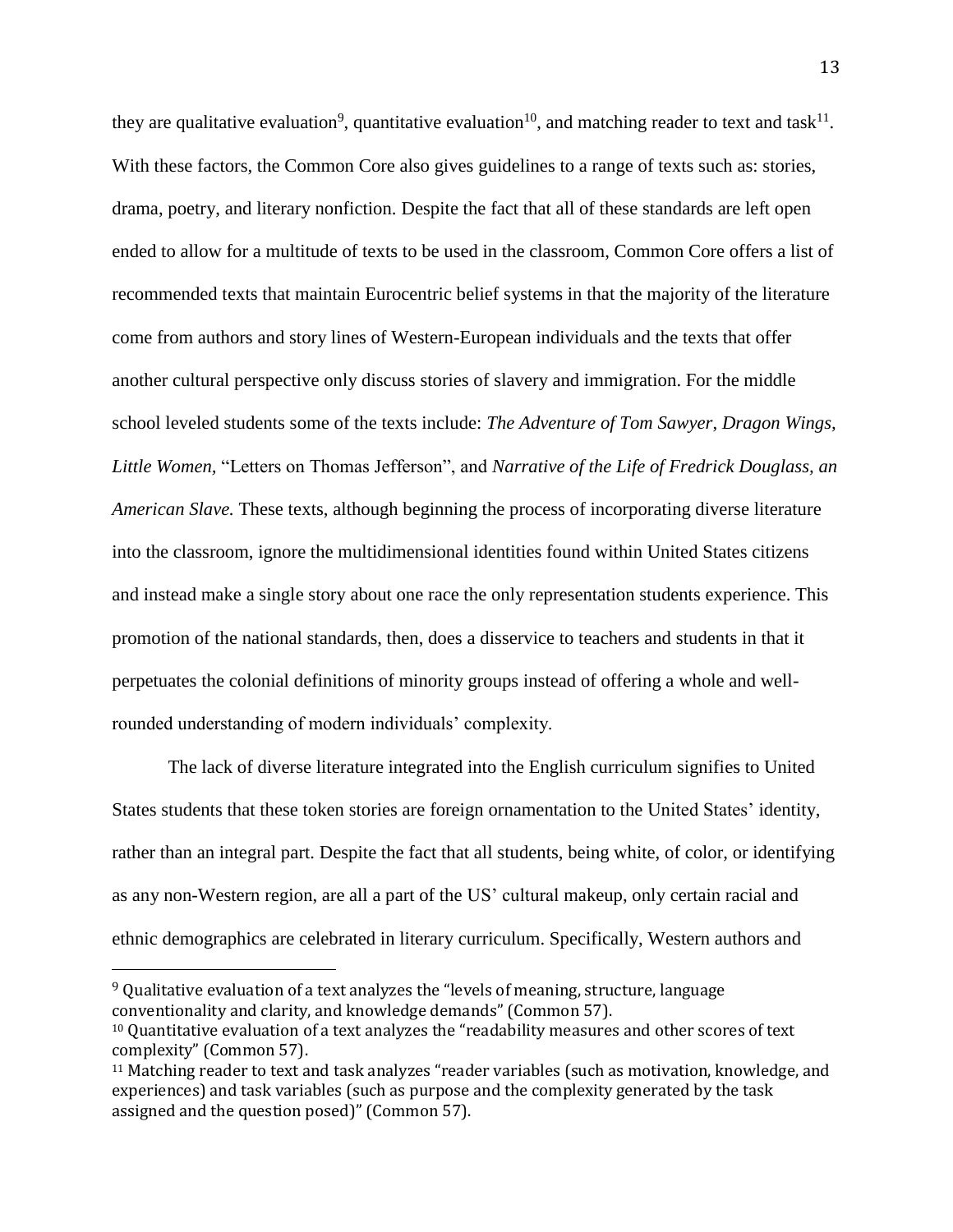literary characters are often the only demographic identified as contributing meaningful literature to academia while non-Western works are often seen as additive features. By defining Western literature to be necessary to the core curriculum and non-Western stories to be elective, the US' literary curriculum teaches that individuals who identify with these global regions are, too, unnecessary to academia. Pedagogical theorist Gloria Ladson-Billings affirms this feeling of exclusion in non-white students by arguing that the US English curriculum perpetuates, "the negative effects of the dominant culture. The negative effects are brought about, for example, by not seeing one's history, culture, or background represented in textbooks or curriculums" (Milner 395). Ladson-Billings argues that the current English curriculum is not only exclusive but also damaging to students' understanding of themselves and others due to the lack of global recognition in academia. Instead of viewing themselves as an integral piece in the broader puzzle of national identity, ethnically non-Western students believe themselves to be an unnecessary accessory to the national identity. Due to the omission of their ethnic backgrounds in the literature taught, students of non-Western ancestry believe themselves to be outsiders to their own nation, belonging only to regions deemed inferior by the Western world.

The singular and misrepresented identifications of non-Western cultures promote ethnic stereotyping among United States students. Often in US classrooms students read only one story meant to represent the vast non-Western regions (such as Latin America, the Caribbean, Africa, Asia, indigenous communities, etc.), creating a single understanding of the expansive and multidimensional cultures. World-renowned novelist Chimamanda Ngozi Adiche attempts to advocate for the detrimental effects a singular reading of a group of people has on students in her TED talk "The Danger of a Single Story". In it she argues that, "The single story creates stereotypes, and the problem with stereotypes is not that they are untrue, but that they are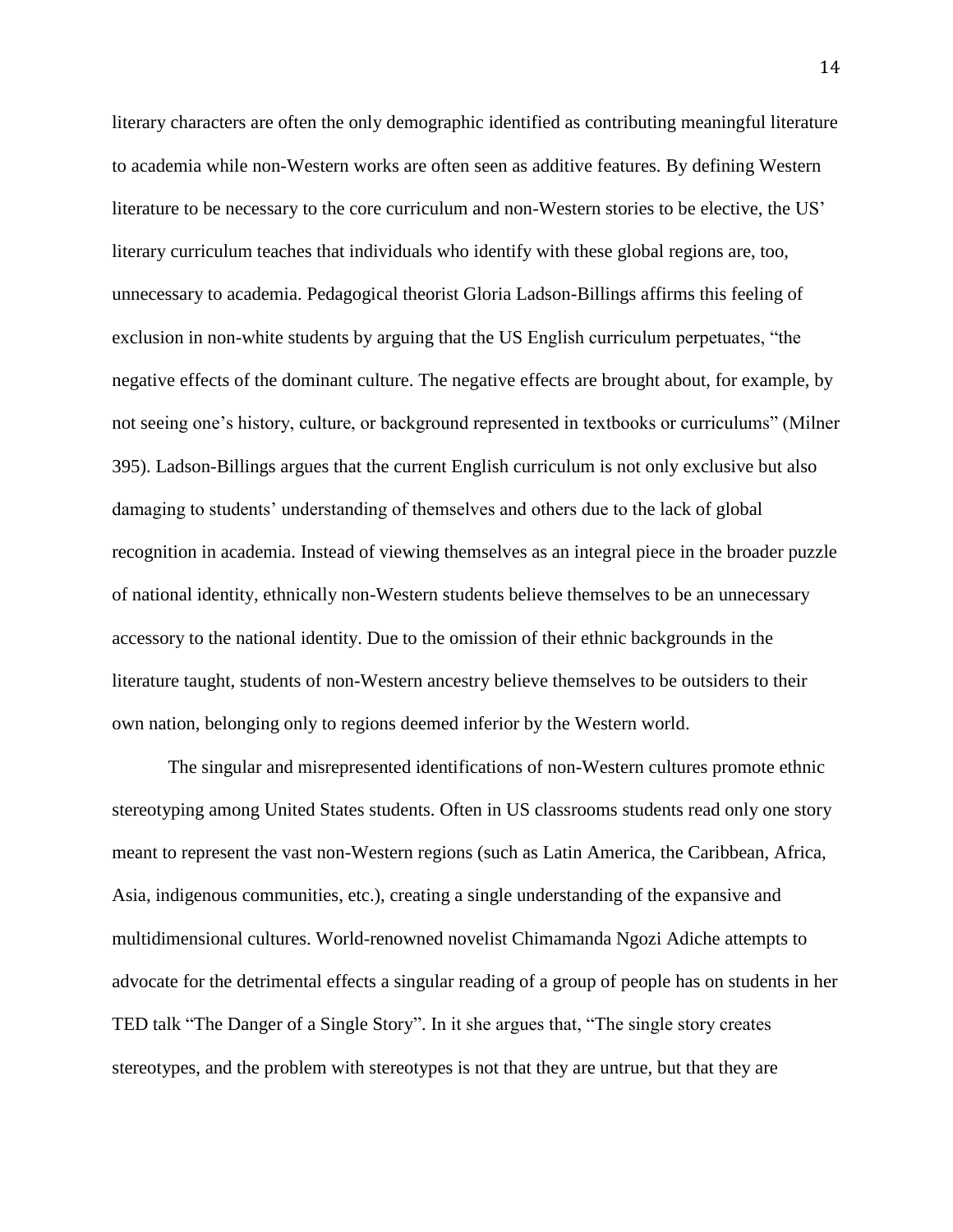incomplete. They make one story the only story" (Adichie). Although often the global literature chosen for the US literary curriculum holds some truth to its representation of a region, this singular-dimensional type of education often leads to inadequate characterizations and understandings of cultures, people, and existences. Each piece of global literature, then, teaches students one way of life for a particular region, which ultimately creates stereotypes that not all individuals from that area can or want to identify with. Instead of promoting a multidimensional way of thinking about identities found in global regions through multicultural literature and its lessons in empathy and acceptance, the United States maintains the colonial ideology that each non-Western region contains only one, singular definition of existence in its education system.

Colonial educations, although predominantly found in literary curriculums, ultimately transcend classroom walls and infiltrate the social constructs of modern society. Originating in many Western regions, colonial social structures are based on the foundations of a plantation system<sup>12</sup>. Despite the fact that the time of active colonialism and slave plantations has passed, colonial ideologies continue to manifest themselves within social, political, economic, religious, and education realms of the world. Specifically, a system of binaries<sup>13</sup> continues to plague society, forcing individuals to conform rather than embrace their whole identities. In Gisele Pineau's novel *The Drifting of Spirits*, although no character ever received a formal colonial education, they all continue to perpetuate the colonial ideologies of their society, directly reflecting the realities of many nations. Instead of accepting and celebrating the diversity within

 $12$  The plantation system is a social hierarchy that places white plantation-owning males as superior to all other human beings. Specifically this structure maintains black inferiority in order to ensure that the power of the elite white class remains in tact.

<sup>&</sup>lt;sup>13</sup> Social binaries are a product of the binary system created by colonial ideologies. Binary systems are singular definitions of existence that opposed one another. For example, under colonial ideologies a single individual cannot be both European and Caribbean; a clear distinction is made between the two in order to preserve the power of a select group of people (usually the colonial empire). Similarly, colonial education restricts itself to teaching material that promotes colonial thought and condemns those who attempt to challenge its very existence.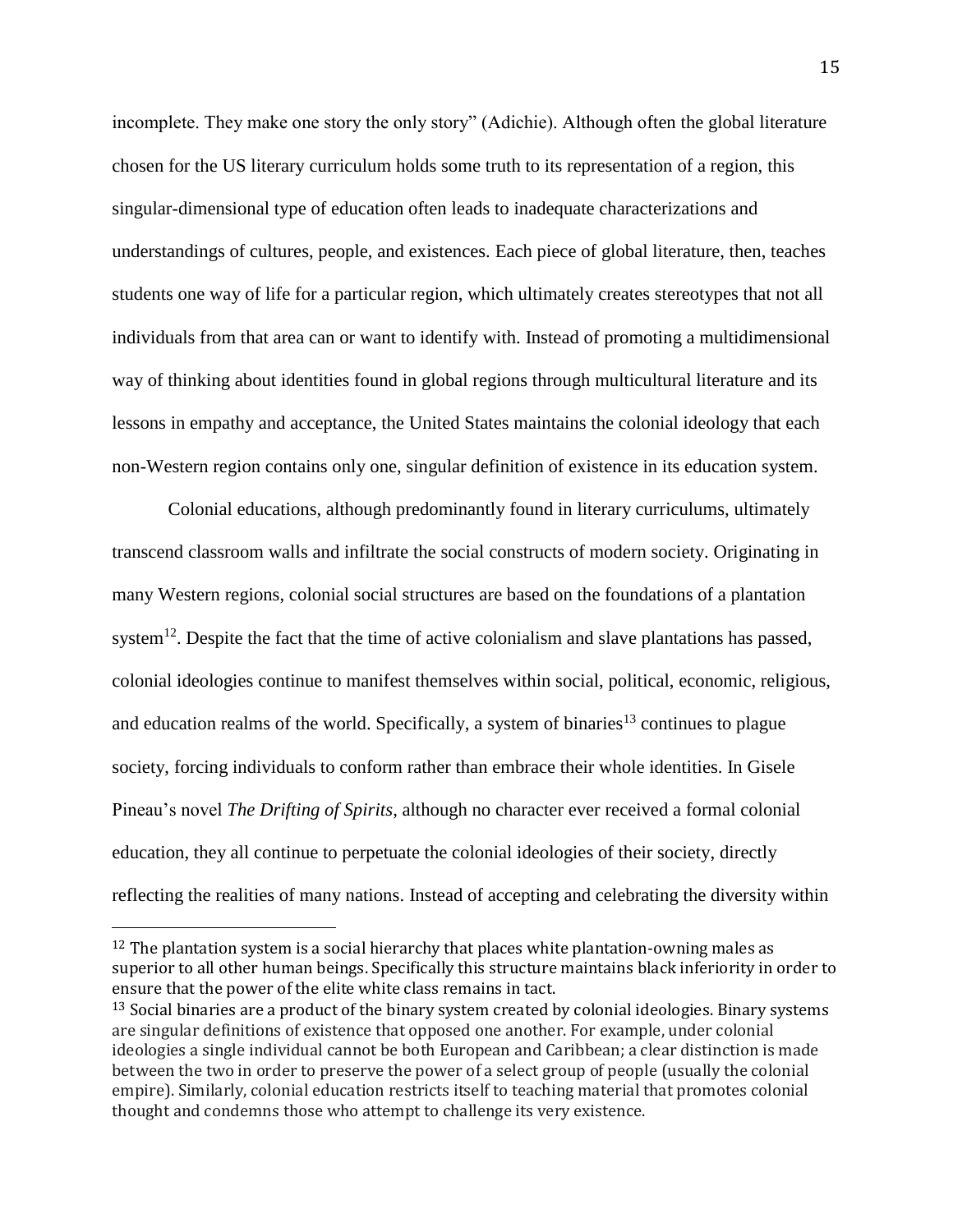Haute-Terre, characters are left, "like a zombie, stripped of [their] memory and which, in a thousand different places, look[ing] for the memory of a former life secreted in the heart of impenetrable fragments" (Pineau 157-158) because of society's active refusal to accept their creole identities<sup>14</sup>. In living in an imaginary society that ascribes to colonial ideologies, and reflects many modern and realistic societies, Pineau's characters are left seemingly lifeless because of their inability to belong in a binary social system. Colonial mindsets, as evidenced through this text, then, are taught in all aspects of a colonially structured society; rather than just being a code learned through structured education, colonial ideologies are perpetuated through an entire culture. The only way to combat this larger teacher of colonial ideologies, then, is through multicultural stories that blur the lines between social binaries and evoke empathetic thought that challenges societal norms.

The inability to experience and learn about a multitude of cultures psychologically affects non-Western students and their self-concepts. Literature offers a reflection of the society in which it is written. For this reason, reading literature is not just a means for pleasure, but rather it is a mode to teach students about their own realities in a safe and productive manner. Therefore, the literature used in the classroom heavily influences the way students understand their own existence as well as the realities of those around them, making it a necessity to validate the multitude of lives found in the Unites States. What often happens, though, is multicultural literature is left out of literary curriculums, leaving all students unable to place and understand non-Western individuals in a world outside of the generated ethnic stereotypes. Cultural psychologist Steven Heine identifies this feeling of non-belonging through two psychological

 $14$  To be creole is to be a mixture of races, cultures, and/or languages that constitute a new and wholly legitimate identity. It is often an ambiguous term because of the multiplicity of forms it can take and is therefore ignored by societies who ascribe to colonial ideologies because of its inability to fit into the rigid binary systems.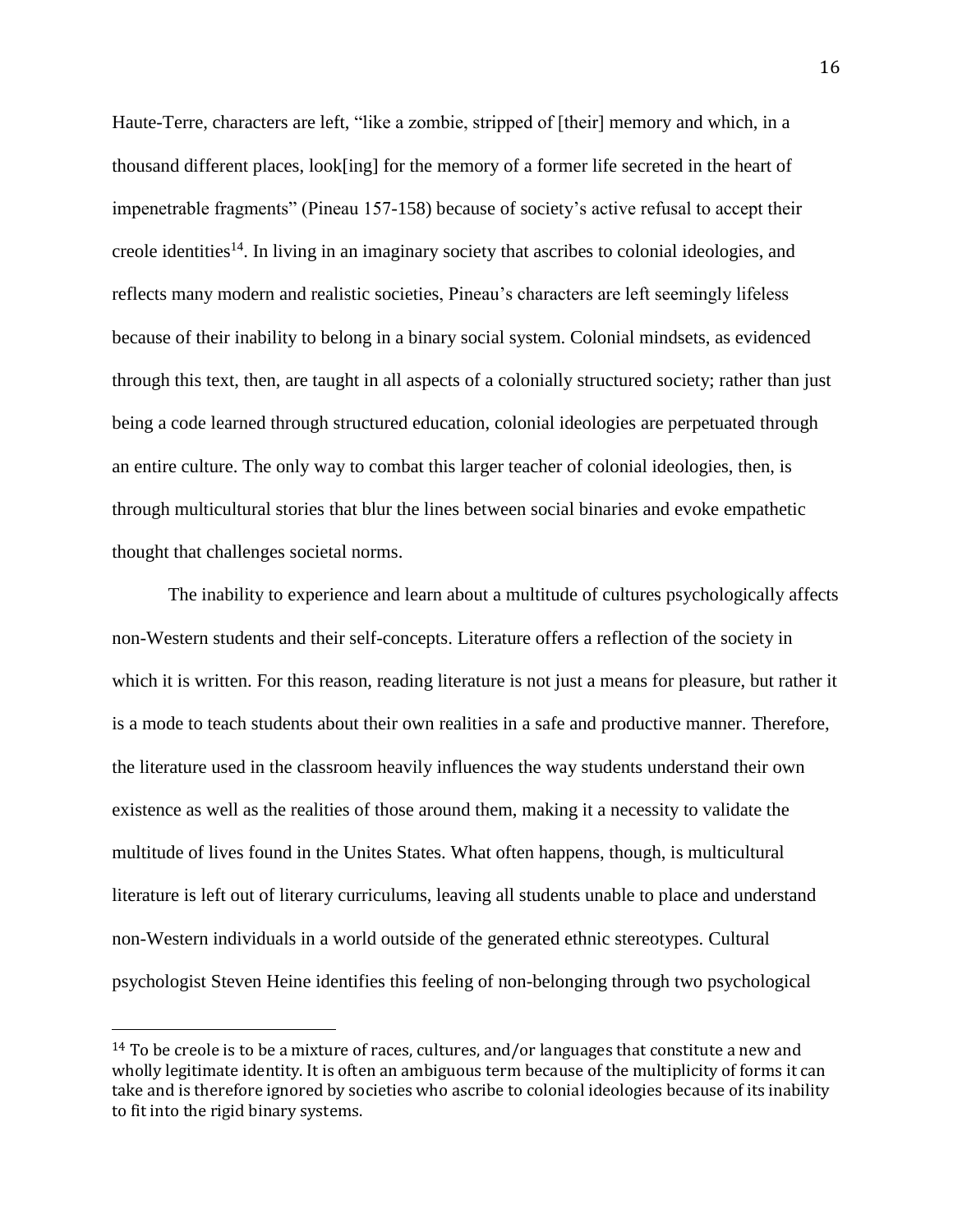phenomena: stereotype threat<sup>15</sup> and identity denial<sup>16</sup>. Both, although two distinct psychological states, result in non-Western individuals' being unable to act as themselves because of ethnic stereotypes created in a culture through the perpetuated colonial educations. Instead of feeling included, individuals are left constantly attempting to fit into predetermined colonial identifications that either confirm a cultural stereotype or drastically opposes it. What often occurs, though, is students are left unable to feel a sense of belonging because of their constant identity suppression and their inability to ever validate their existence as wholly unique through culturally inclusive literary representations.

Unable to connect with the literary characters in their educations systems and then ultimately believing they do not fit into the broader society, students are only left with the options of not belonging or assimilating as best they can into the dominant culture. Anne Anlin Cheng, in her theoretical text *The Melancholy of Race,* diagnoses non-Western individual's feelings of obligation to culturally assimilate as a melancholy of race. Specifically, she describes this mental condition as a "haunting" of the individuals' identity. She argues that,

> "Cultural assimilation may thus be said to be a form of haunting, whereby the dream of the socially immaculate body simultaneously intojects itself and provokes a host of hypochondriacal responses. The double malady of melancholia for the racial-ethnic subject *is* the condition of having to incorporate and encrypt both an impossible ideal and a denigrated self. More than any other identificatory disorders, racial melancholia speaks of a dream of perfection" (Cheng 72).

<sup>15</sup> Steven Heine defines stereotype threat as "fear that one [a non-Western individual] might do something that will inadvertently confirm a negative stereotype about one's group" (Heine 274). <sup>16</sup> Steven Heine also defines identity denial as a psychological disorder, "in which an individual's cultural identity is called into question because he or she doesn't seem to match the prototype of the culture" (Heine 273).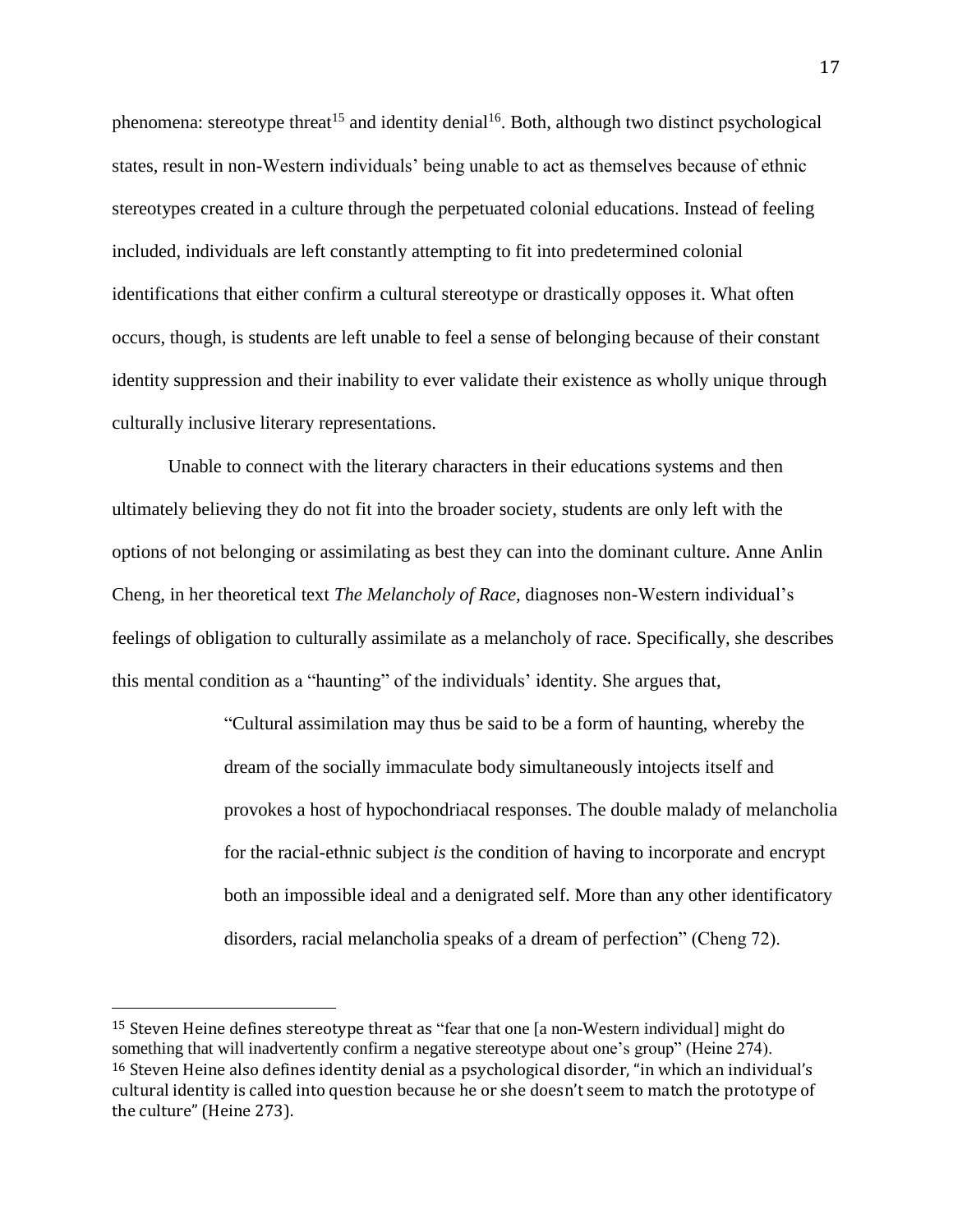In her theory of cultural assimilation, Cheng explains that by attempting to embody a dominant culture that otherwise renders an individual as an outsider, non-Western citizens are left with fragmented identities because of their own attempt to diminish the value of their ethnic identity. In doing so, individuals work to fit into a predetermined colonial identity that they inherently cannot attain because of their inability to identify as a white, Western individual; they begin feeling "haunted" by their own identities as they are only able to see it in an inferior and ethnically stereotyped way. With this, their attempt to stifle their true identity to fit into the dominant culture leaves them not only a continued outsider of the colonially prescribed elite, but they are also left unable to understand themselves as wholly unique individuals. Further, by leaving non-Western individual devoid from ever seeing themselves as having legitimate identities through multicultural literature in school, they are left unable to visualize themselves as belonging to any academic setting, rendering it an irrelevant entity in their lives.

By only offering a singular, whitewashed education system, students become limited to not only their ability to succeed but also their perspective of the world. Like the danger of a single literary story for vast regions, a singular education system segregates the student population into those able to connect with the material at hand, and those who cannot. Educator and theorist Mike Rose, in his piece *Lives on the Boundary*, comments on this exclusion through his own experience as a member of a minority group and teacher. Rose argues that academia is currently one of the most exclusive dimensions of society. He gives the example through his own experience with minority students who have been labeled as remedial, illiterate, or having a language deficiency. He explains that often they begin to self-identify as having a defect, shutting down from every believing they can be a part of academic scholarship (Rose). In order to alter this reality of exclusion, however, Rose advocates for differentiated learning instruction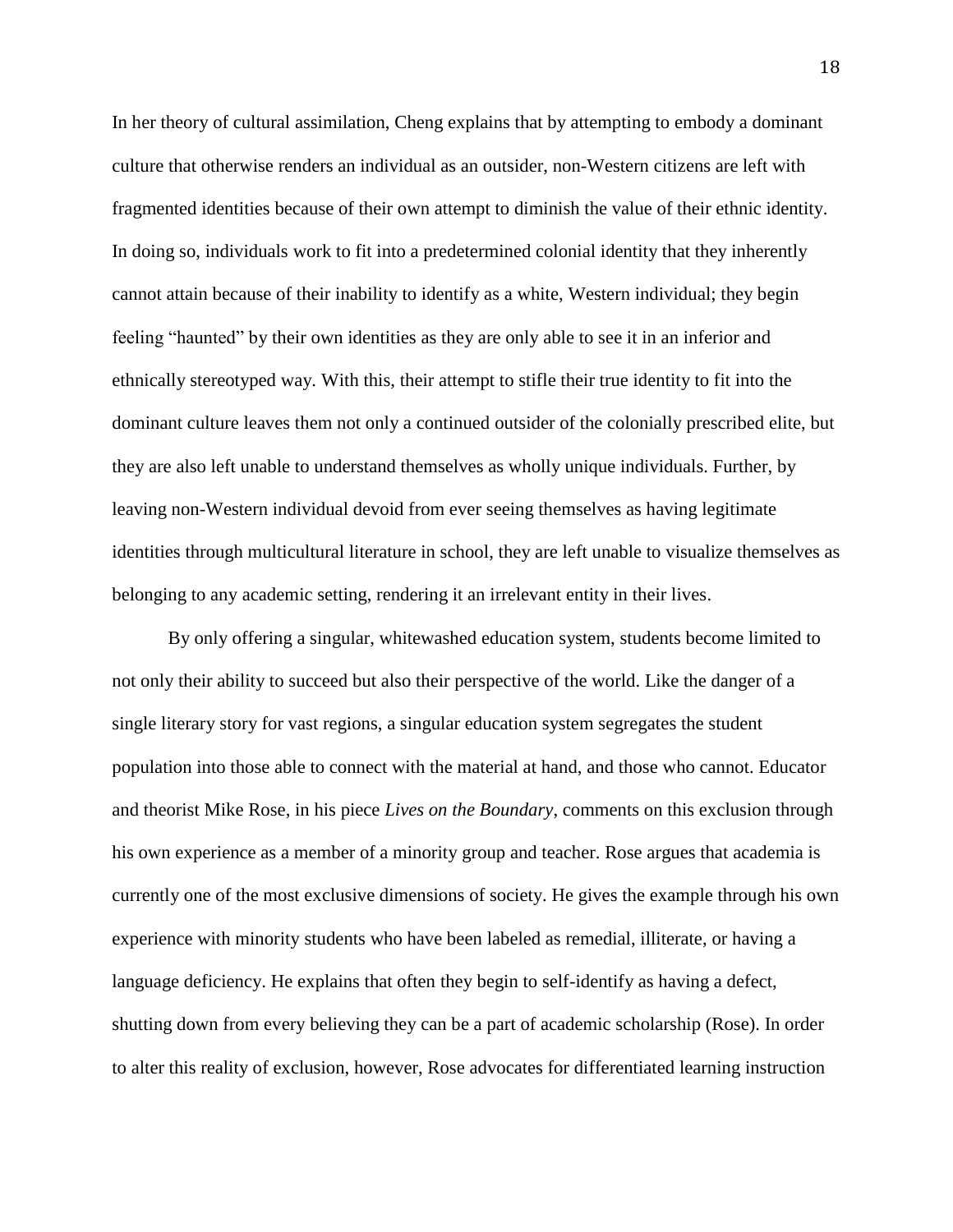in order meet the needs of a diverse range of students. He acknowledges that there is not just one body of students and therefore there cannot be only one form of education. (Rose). Further, due to the fact that the United States, and really all globalized and modern societies, continue to grow in cultural, racial, sexual, and linguistic diversity, the literature and language used in literary curriculums should be multifaceted in order to include and meet the needs of all students learning under such education system. Through students' ability to explore literatures that speak to the ever-diversifying world they live in, literary curriculums offer an empathetic and allinclusive outlook that directly challenges the singular education currently used.

#### **STEM isn't a Panacea**

In many US schools literary curriculums are viewed as unnecessary additives to school systems determined to prepare students in the fields of science, technology, engineering, and math (STEM). With technological innovations constantly happening throughout the world, it is a common misconception that the best way to prepare the next generation for the future is to create education curriculums that heavily rely on the STEM fields; what a strictly STEM education neglects to offers students is the skills to think critically about the social world around them. Without having the ability to learn about the world, and its multitudes of peoples and cultures, through literature, students and ultimately citizens become unable to think critically about their society. Educational theorist Paulo Freire in his co-authored text *Reading the Word and the World* affirms this necessity to enhance students literacy in his claim that language, and therefore literature, is inherently interconnected with reality. Through this medium, then, he argues that literacy offers an emancipation from the oppressed as it is a mode of learning that anyone can participate with, make meaning of, create, and transform (Freire). Instead of being viewed as an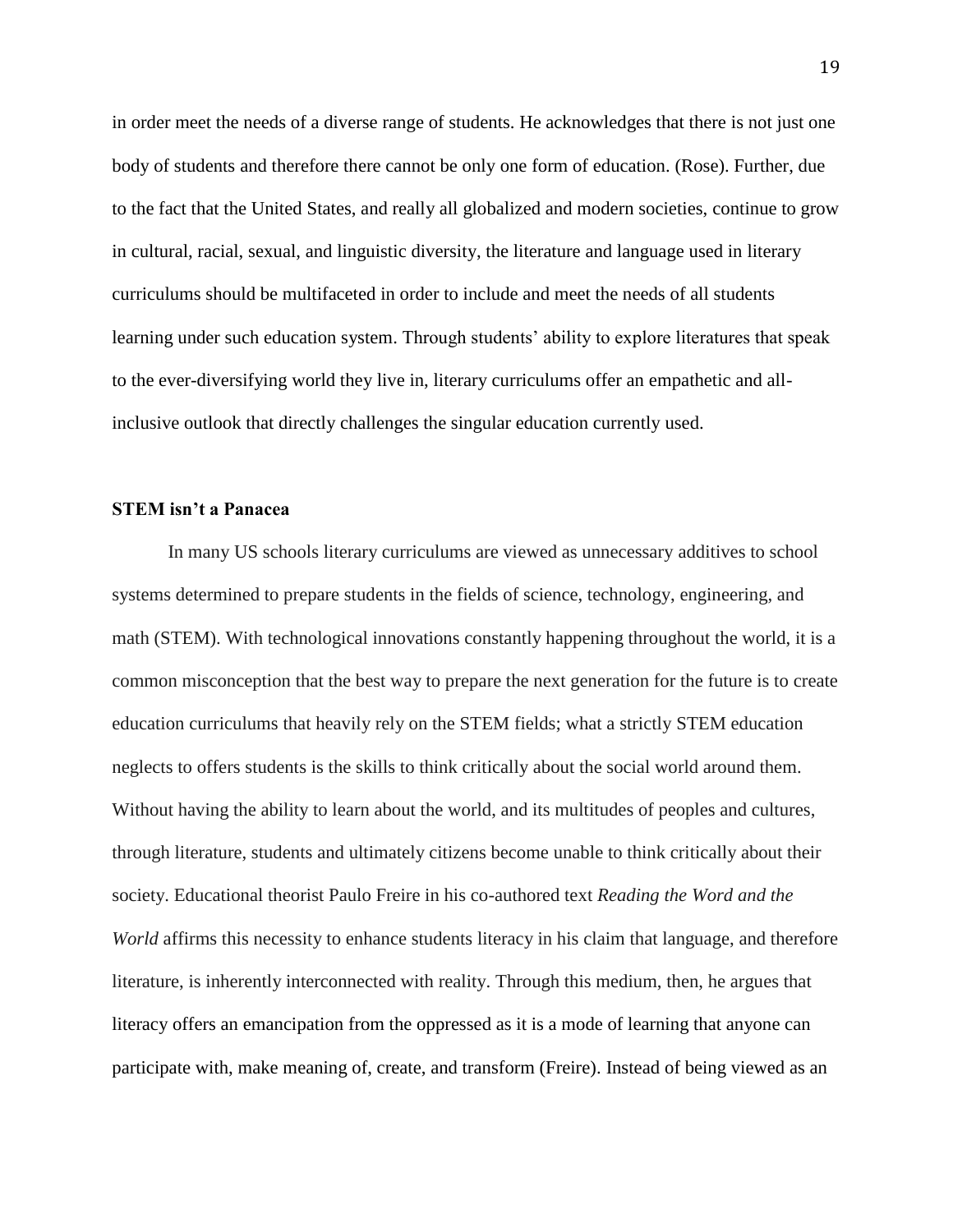unnecessary piece of education, literary curriculums must be given the same weight as STEM as it allows students the ability to visualize their own realities in the lives of characters, bettering their chances of overcoming the internal and external challenges that plague them and the people around them. Only through this exploratory and multidimensional education will students actually be prepared to live in a multicultural and globalized world.

If students are never taught boundary breaking, imagination, or creation, through their literary curriculums, they will never be able to do it and instead will further perpetuate colonial social systems. Education acts as a reflection of what the broader society deems valuable for the next generation to understand. Literary curriculums that abide by the structure of colonial educations, then, currently promote Western superiority and the importance of maintaining social binaries that separate individuals rather than bringing them together. When analyzing the colonial educations, Minority Studies Scholar James A. Banks observes that, "both children of color and White children develop a 'White bias' by the time they enter kindergarten" (Milner 392). The "white bias", perpetuated by the dominant culture, emphasizes universal white superiority, teaching even young children that to be a valuable member of the world, one must try to meet the standards of a Eurocentric belief system. This, though, is unattainable by anyone other than individuals of Western decent. If able to overturn current colonial literary educations, however, a wholly diverse literary curriculum can offer as a tool to enhance the minds of students. Specifically, lessons on multicultural literature that promote empathy and acceptance for all global citizens allow students to explore regions unlike their own and further understand the importance of challenging the colonial limitations present in one's own society; this kind of literature, which cannot be found in a heavily STEM dominated curriculum, sparks innovative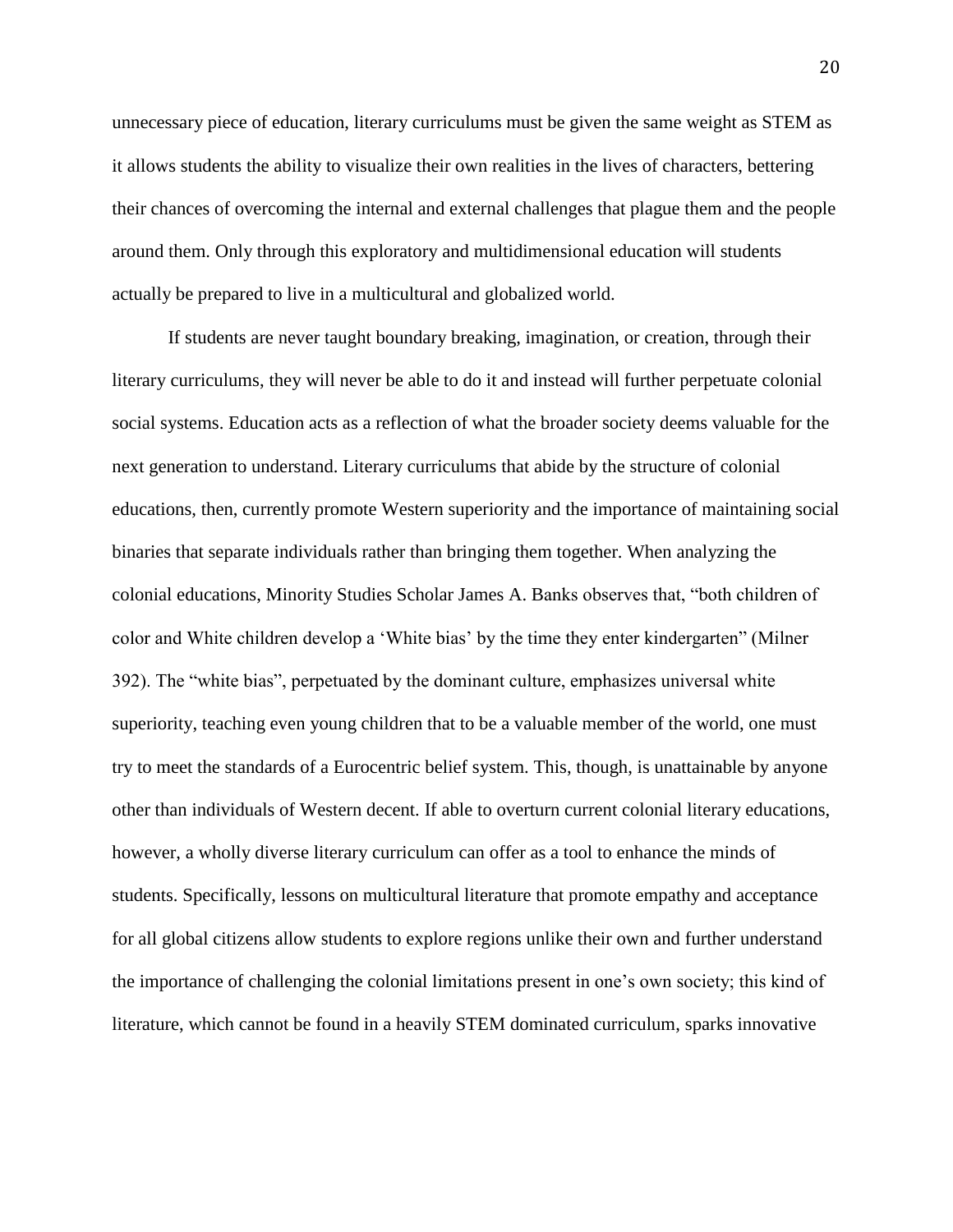change in its readers, further challenging the very colonial ideologies that govern society and render this field of study unnecessary for student learning and growth.

Literary curriculums offer students a chance to think critically and creatively about the world around them. Literature allows readers to visualize and engage with worlds that are otherwise nonexistent in their societies outside of the confines of the book. In this way, diverse literature imparts creativity and an acceptance of diversity within people, thoughts, realms, characters and answers in its readers. If able to do so, readers learn the benefits of a multidimensional society in both familiar and unfamiliar worlds. Heather Smyth argues even further that in challenging the colonial binary systems there are, "the possibilities for collective renewal<sup>17</sup> [that] lie in a recognition of diversity, for "there are so many paths" (Brodber 71), "there are ways and ways of knowing" (Brodber 76), "there are alternatives" (Brodber 105) and there are "other worlds" (91)" (Smyth 12). By eliminating colonial educations that emphasize the importance of conformity into the singular, Western-European definition of living, rather than an acceptance of uniqueness, society would be one step closer to a state of inclusivity for all United States citizens. Although not addressed directly, Smyth's assertion lends to the importance of teaching multicultural and diverse; through an imaginative and realistic realm that emphasize realities that are both similar and unlike to all citizens, students are able to learn the importance of challenging oppressive social structures in order to create harmony. Similarly, if able to accept the diverse histories of characters in the literary worlds, readers will have the tools to recognize the multidimensional existences of people in the physical world.

 $17$  "Collective renewal", in this context, refers to the cultural healing that occurs when colonial ideologies are eliminated from society and instead replaced with a recognition, acceptance, and celebration of the diverse, and wholly unique, identities of a nation's citizens. This collective renewal, too, paves the way for a society to become postcolonial.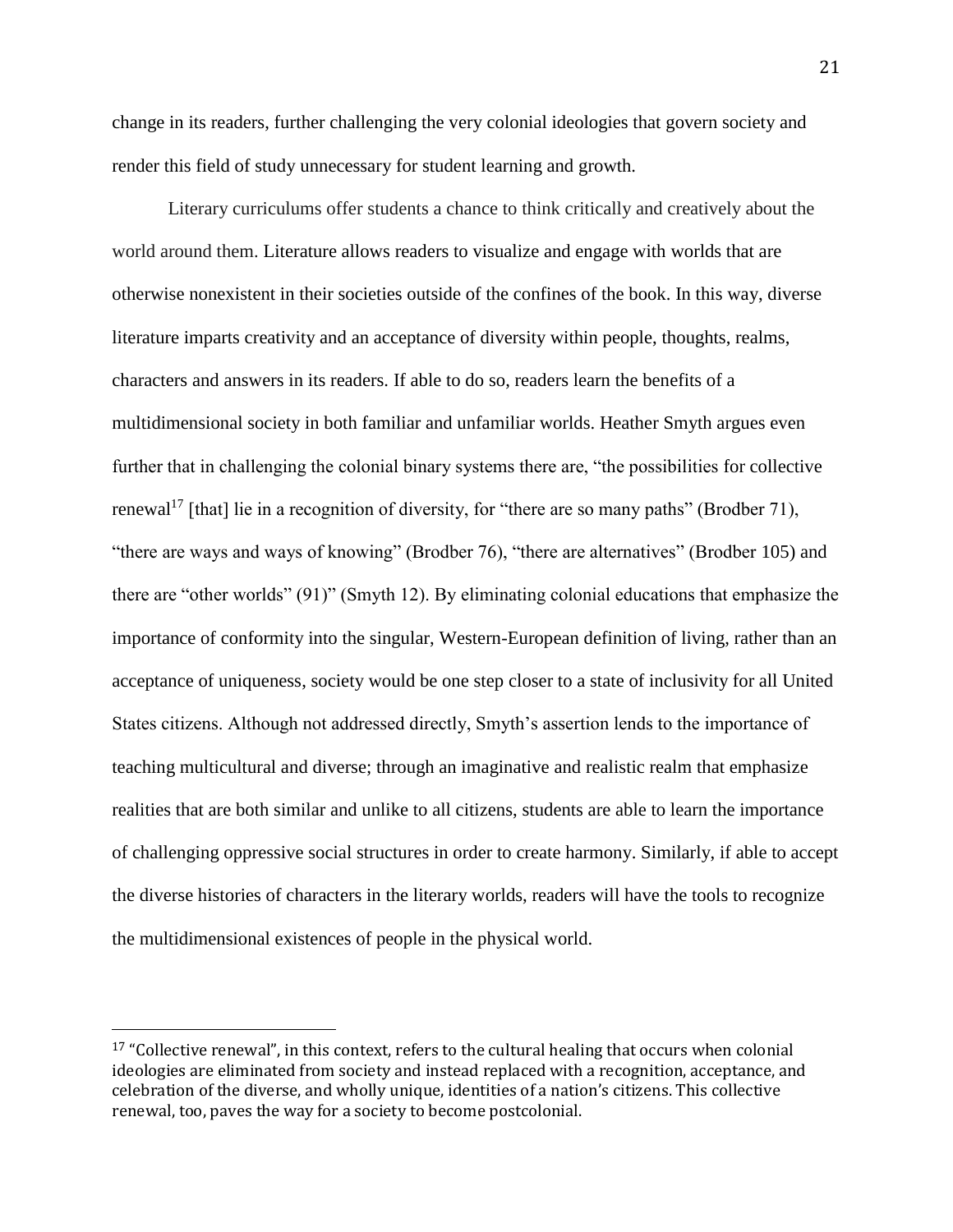#### **Why Inclusion is the Answer**

World literature remains unrequired by most secondary education schools, yet the texts that could be used to create these classes offer a much more realistic and authentic depiction of global regions outside of Western nations. Understood to be elective and unnecessary to graduate as a well-studied high school student, authentic non-Western stories often go untaught due to the colonial stigma that works from these regions do not offer contemporary or realistic depictions of life. Contradicting these colonial conceptions of inferiority in non-Western regions, however, are influential stories that depict basic human experiences such as: the turmoil of love, gender constructions and the opposition of them, the adoration a mother has for her children and the struggles of parenting, individuality, authenticity in one's self, homesickness, and finding one's self-identity. These humanistic themes are what define global existence, which includes both Western and non-Western people. It is not that works depicting global regions in a humane manner do not exist, rather the singular representation of non-Western countries in the US literary curriculums stem from the US's fear of accepting multifaceted individuals who do not easily fit into the preconceived colonial boxes. However, if able to tap into the immense resources of global literature that teaches humanity in a way that can connect with all students, literary curriculums will set the foundation for future generations that having empathy for others is the best way to exist in a globalized society.

Through literary characters students are able to see a new perspective of the world, allowing them to reflect on their own realities and come to conclusions about human nature. Often only being exposed to colonial text, students become unable to experience and come to accept the multidimensional nature of the world. Through multicultural and imaginative literature, though, they are able to see reflections of themselves in a multitude of characters. In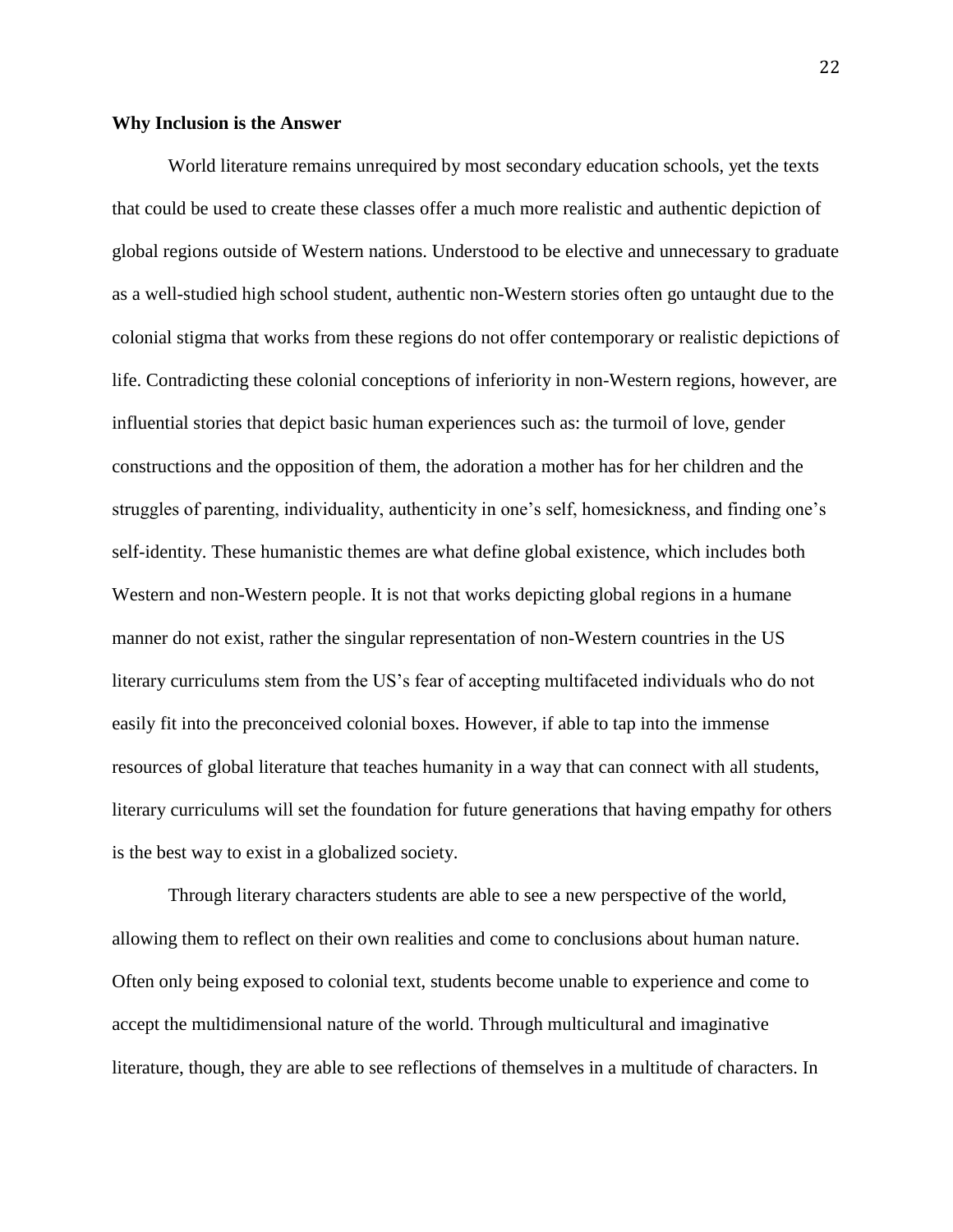*The Brief Wondrous Life of Oscar Wao,* the main character Oscar uses supernatural and fantasy literature to create a world for himself that eliminates colonial binaries placed on the rest of Dominican men. In his society, to be a stereotypical Dominican man, one must be a player, act tough all the time, and exude raw masculinity in all aspect of his life. Oscar, despite being ostracized by the rest of the community because of his differences, creates his own world in which he belongs as a wholly unique individual. When describing Oscar, the narrator, Yunior, explains, "Do you want to know what sign the fool put on our dorm door? *Speak, friend, and enter.* In fucking Elvish!" (Díaz 172). Although unable to fully accept and understand Oscar, Yunior explains to the reader how Oscar has been able to find his ability to empathize with others in literature and, in doing so, come to identify all other human beings as "friend" no matter the cultural, linguistic, or ethnic differences. Through this multicultural text, readers are able to not only see the benefits of wholly accepting individuals who may not fit into colonial boxes, but are also able to see reflections of their colonial societies in Yunior. In a safe way, readers are able to see a reflection of their own colonial mindset and learn to find empathy for differences through the journey and eyes of Yunior. The benefits of reading multidimensional literature that richly portrays a nation's citizens, like *The Brief Wondrous Life of Oscar Woa*, then, is that it allows for all readers to begin to question their colonial reality and learn of an alternative that offers acceptance and empathy for all.

Although often used as a deceptive power, literature can also be the tool to challenge colonial oppression and fuel resistant change. Nobel Prize winner and world-renowned literary scholar Derek Walcott explores this idea of defiance toward colonial thought in his poem "The Schooner Flight". Following the experiences of Shabine, a mixed-race Caribbean seaman, "Schooner Flight highlights the complex identity that defines non-Western individuals living in a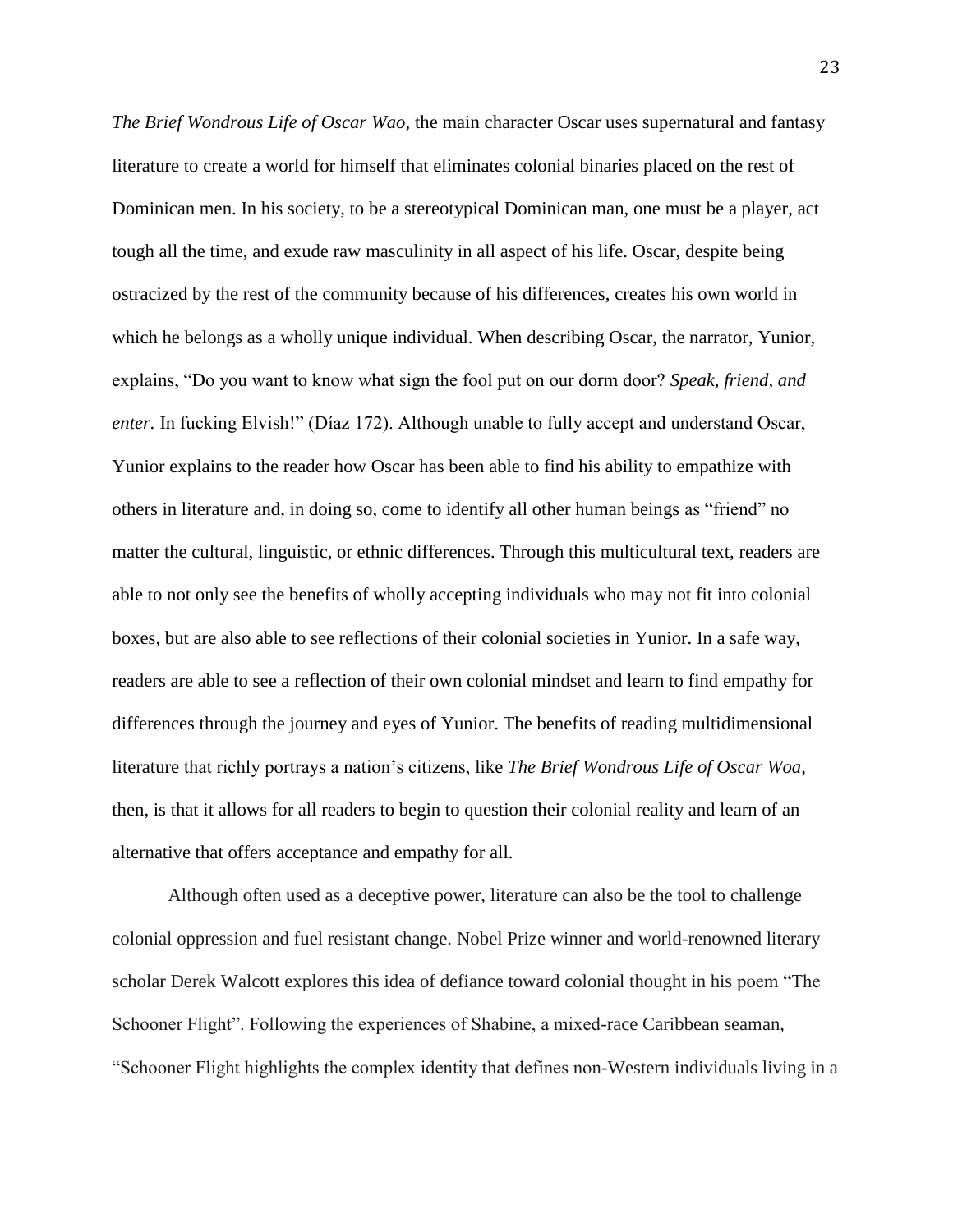colonial space. In it the speaker explains, "I'm just a red nigger who love the sea/ I had a sound colonial education/ I have Dutch, nigger, and English in me/ and either I'm nobody, or I'm a nation" (Walcott 40-43). Shabine self-identifies himself in a transparent and whole way, but questions his own legitimacy in the colonial environment in which he lives. Although posed as a question, the final phrase, "and either I am nobody, or I'm a nation" directly comments on the unnatural nature of ideologies perpetuated through colonial educations (43). If thinking with a mind conditioned by a colonial education, Shabine would be left unaware of where he fit into the world because he cannot fit into a colonially prescribed, singular definition of self. What readers can take away from this line, however, is that there is more than one option when living in a colonial space. Instead of only being able to see oneself as an illegitimate non-Western individual, Walcott's literature offers both Western and non-Western individuals a chance to contradict the colonial mindset and view all individuals as wholly legitimate in all their complexities. Literature that grants this empathetic alternative to colonial educations is what will transition generations' thoughts on identity from fragmented to whole no matter the ethnic combinations that are found within a single individual.

 Knowing the imperative need to improve students' global awareness during a time of increased diversity in the United States, organizations such as the National Council of Teachers of English (NCTE) are molding their mission and standards to meet these needs. Combining the thoughts, opinions, and ideas of teachers across the nation, NCTE has made strides towards more inclusive literary curriculums by promoting that the importance of literature is to have, "students read a wide range of print and non-print texts to build an understanding of texts, of themselves, and of the cultures of the United States and the world" and to ensure, "personal fulfillment" (NCTE). According to the national body of English Language Arts teachers, it has become a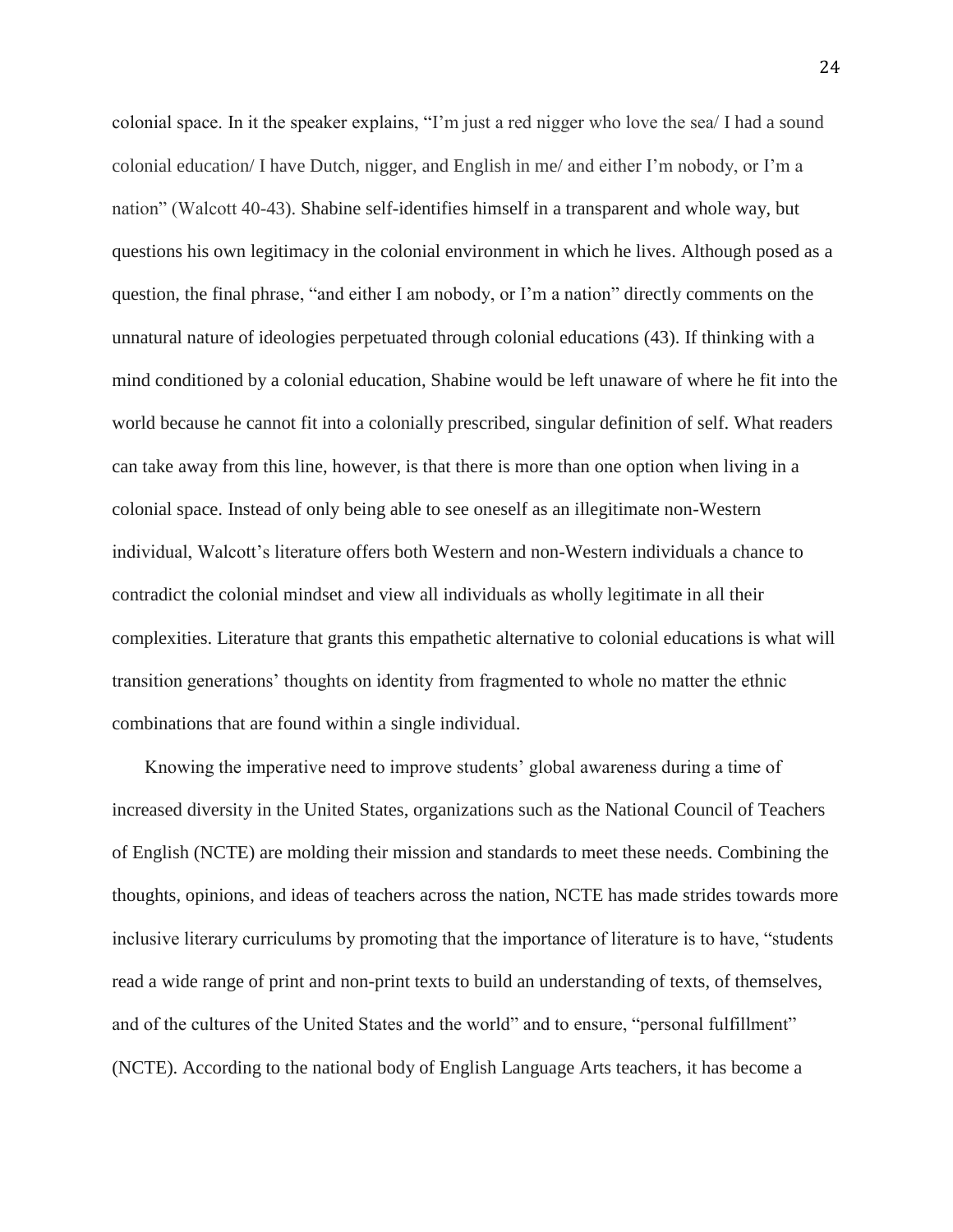necessity for academics to not be about fact absorption, but about relating what students learn to their broader community and world. Through the use of diverse literature in the classroom that better represents to students and population found within the United States students will have a better concept of where they fit into the world and how to have empathetic understanding for all of those around them.

#### **Conclusion**

The exclusion of whole groups of people, although prominent in the United State's dominant culture and literary curriculums, is a global disparity that functions on colonial ideologies that are continuously perpetuated in modern societies. Through the lack of multicultural recognition in education systems, Western nations teach immigrant and multicultural student populations to strip themselves of their previous identity and instead adopt the ideologies of their new home that promote uniformity and assimilation. In a globalized world full of multi-lingual and multi-ethnic individuals, Western education systems denounce the multiplicity of bilingual and non-Western students, and instead eliminate the possibility of preserving foreign linguistic and cultural tradition. Colonial education systems demand sole communicate through colonial languages such as: French, Spanish, Dutch, and English. This deprivation of cultural origin is also evident in the restrictive nature of self-expression in Western cultures; for instance, in France, female students are not permitted to wear hijabs in public school systems due to their symbolic representation of inaccurate ethnic stereotyping and stark opposition to colonial and white ideologies. The colonial mindset of existence has become a cultural epidemic of global stature, demanding an end to structural violence and discrimination. In a globalized world where often fear, hatred, and ignorance govern modern societies, it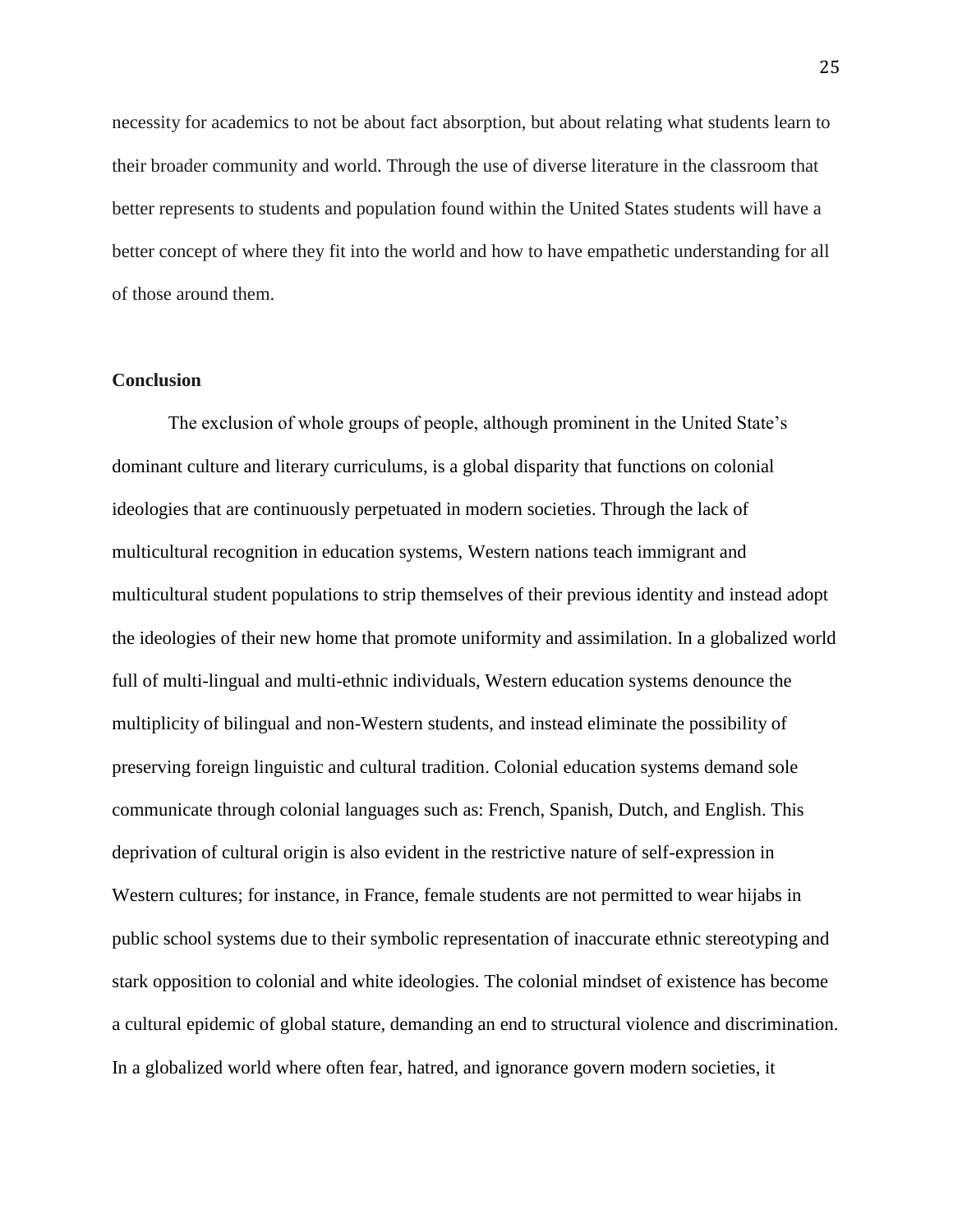becomes imperative for education systems to teach students the importance of empathetic understanding and inclusion of all humans. The integration of multicultural existences into education systems through empathetic literature offers as a cure to the colonial epidemic, allowing nations across the globe legitimize their citizens existences and offer equality for all.

Through the incorporation of native, diverse and inclusive literature that embraces all of the postcolonial family into global school systems, students will better understand both their national and personal identities, finally ridding themselves of colonial ideologies. Literature offers a photo album of a nation's family; it should reflect the complexity and diversity of the country along with representations of each individual as legitimately belonging. Young people being able to identify themselves in literature is crucial to their developing into full human beings who understand their place in the world they live in. St. Lucian writer Derek Walcott explains; "Break a vase, and the love that resembles the fragments is stronger than that love which took its symmetry for granted when it was whole. The glue that fits the pieces is the sealing of its original shape" (Walcott). Literature should act as the sealing to a completely emancipated national identity, which depends upon the nation's culture, history, and people as whole and legitimate. Literature teaches students to question their country's values, practices, and culture, which directly challenges and threatens the very colonial system educations often operate under. Students' inquiries will prepare and inspire the next generation of global leaders to challenge and revitalize their national ideals, enabling them to be completely postcolonial.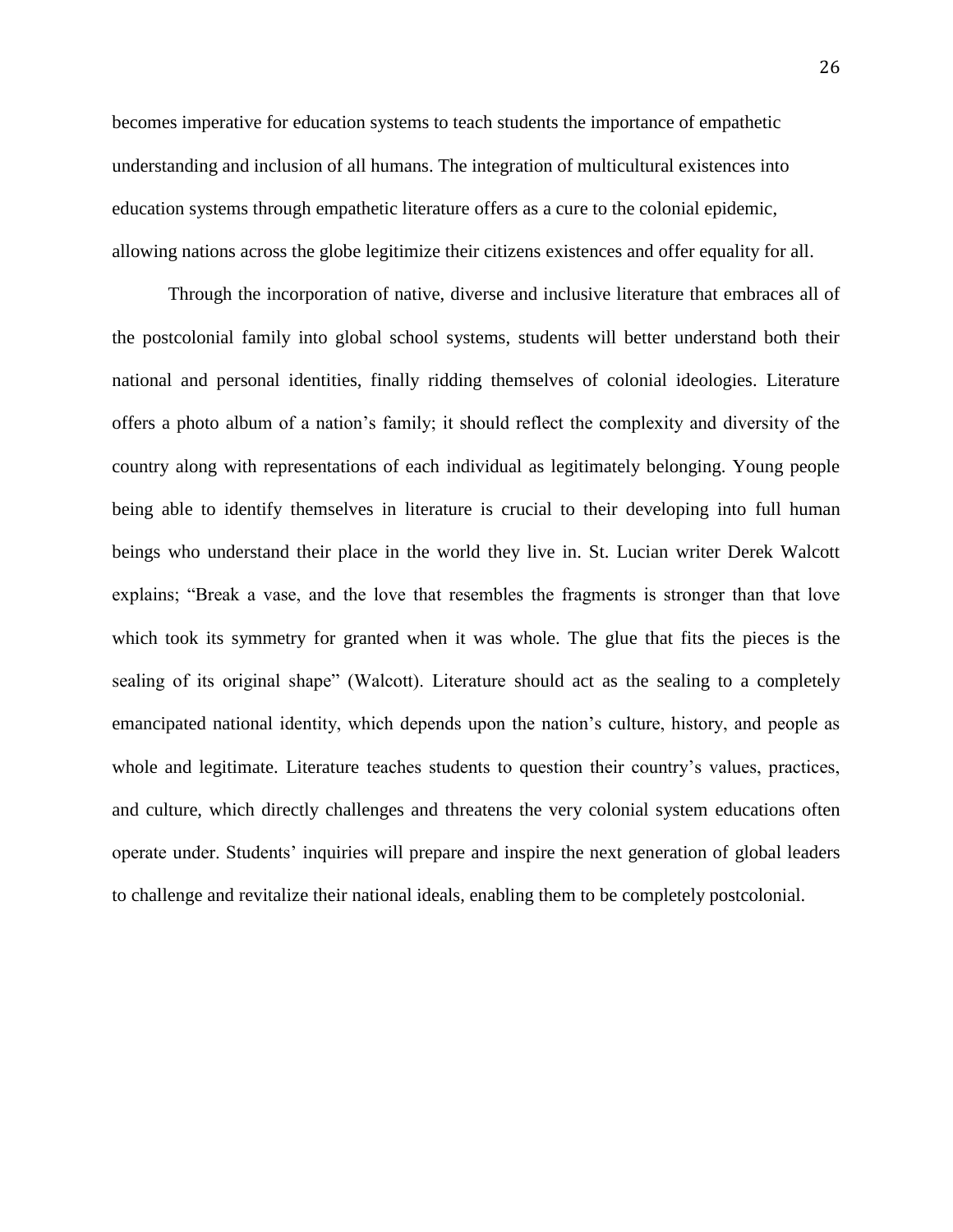#### **Book List for Teachers**

Below is a list of fifty diverse books that offer a better representations of the multidimensional students found all over the world. This list encompasses stories that discuss diversity in culture, gender, sexuality, identity, nationality, physique, and ability. Further, these texts all foster similar themes of acceptance, empathy, and humanity for all.

#### **Achebe, Chinua.** *Things Fall Apart.* **London: William Heinemann Ltd., 1958. Print.**

*Things Fall Apart* is a narrative that follows the life of fictional character Okonkwo, a famous African warrior from the Igbo people. This powerful narrative explores Okonkwo's resistance to the British colonial empire that works effortlessly to devalue and eliminate any traces of his Igbo culture. Taking place during the colonial time period, this book emphasizes the importance of standing up for one's beliefs and communities.

## **Agostin, Marjorie.** *I Lived on Butterfly Hill***. New York: Simon & Schuster Book, 2014. Print.**

Based on true events during Pinochet's dictatorship, *I Lived on Butterfly Hill* is a novel about the resilience, exile, loss, and hope that Celeste must face when her home becomes unsafe and she is forced to flee from the danger that seeps into Valparaiso, Chile.

## **Alexander, Kwame.** *The Crossover***. New York: Houghton Mifflin Harcourt, 2014. Print.**

Things look great for Josh Bell, he and his twin brother Jordan are leading his school's basketball team to the championship game. Then, Jordan meets a girl, and loses interest in basketball . . . and his brother. Alone and angry, Josh makes a terrible mistake that lands him on the sidelines for the rest of the season, then his dad falls gravely ill. In rap style verses, Josh shows his passion for family, basketball, and poetry.

## **Alexi, Sherman.** *The Absolutely True Diary of a Part-Time Indian.* **New York: Hachette Book Group, 2009. Print.**

Arnold (Junior) Spirit is a part-time Indian. While he has grown up and lived on the Indian reservation of Wellpinit all of his life, he longs to escape in fear of never amounting to anything. If he stays, he will be trapped in a life he does not belong in; if he leaves his tribe will condemn him as a traitor. Will Junior have the strength to betray his tribe and follow his dreams?

## **Alvarez, Julia.** *Return to Sender.* **New York: Random House, Inc., 2009. Print.**

A beautiful and timely story, this novel follows the unexpected friendship that comes between Tyler, a United States citizen who's father owns a farm, and Mari, and Mexican migrant who's family has come to find work. Constantly fearing that the government will discover the family, Mari and Tyler's story highlight the humanity that comes with all immigrants and the friendship that can come despite vast differences. This story resonates with modern events and will leave readers with a new, and more understanding perspective of what it means to be a modern day immigrant.

## **Applegate, Katherine.** *Home of the Brave.* **New York: An Imprint of Macmillan, 2007. Print.**

Following the life of Kek, an African immigrant to the United States, readers are able to see the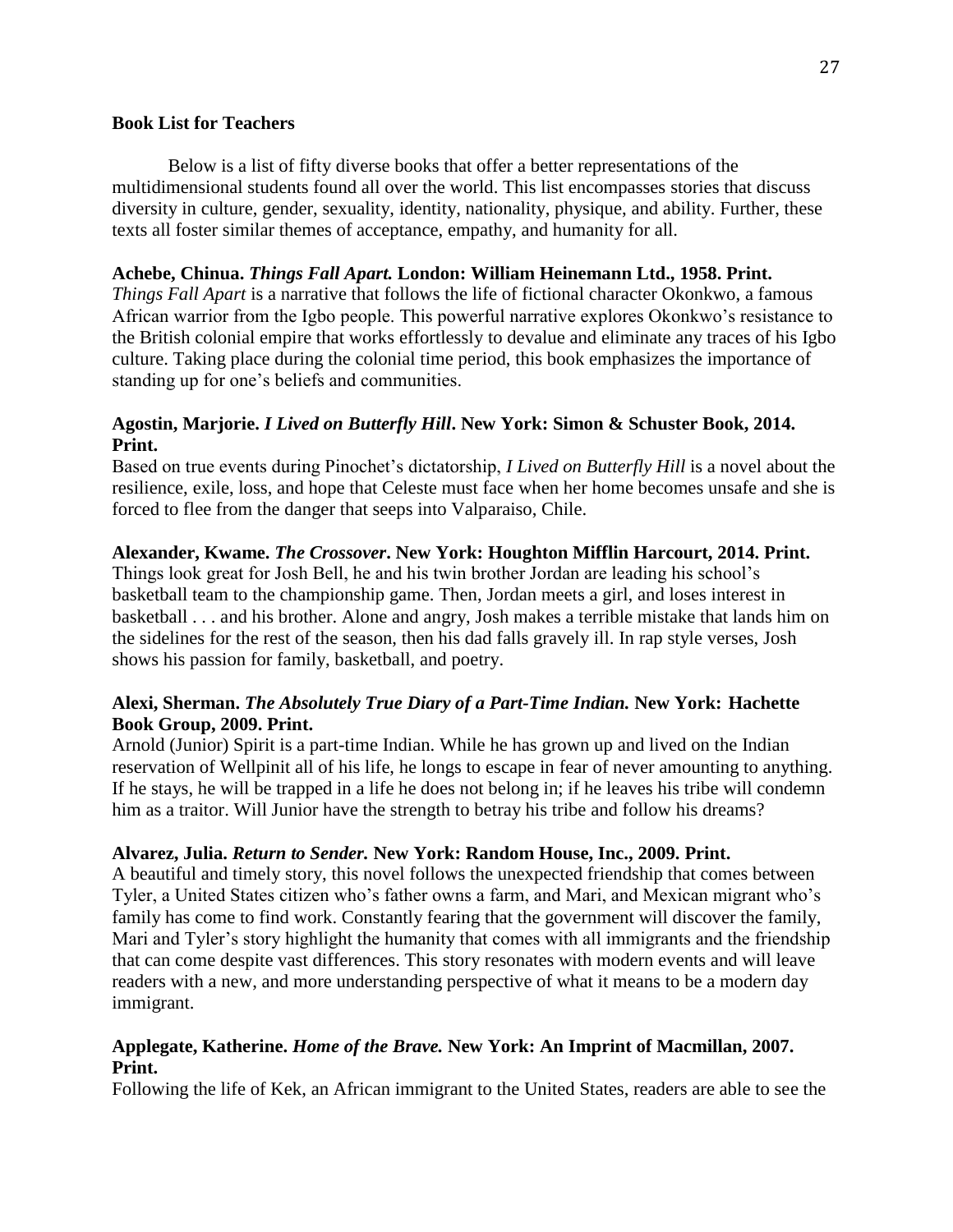strength it takes to journey to a new nation that doesn't speak your language. A heartwarming collection of poems, this story reveals the love, compassion, and empathy needed for all immigrants to find a sense of home in their new place of refuge. Readers are able to step into the shoes of a language learner and come to find that they too can relate to Kek despite the obvious differences.

## **Boyne, John.** *The Boy in the Striped Pajamas.* **New York: Random House Children's Books, 2006. Print.**

A narrative following the unlikely friendship between a German soldier's son and a Jewish boy in the heart of WWII, this novel illustrates the blind empathy and acceptance that comes with childhood innocence. Written from the perspective of a nine year old boy, readers are able to see the true simplicity that comes with breaking down social barriers and finding a friend in anyone you meet.

## **Brown, Skila.** *Caminar.* **Somerville: Candlewick Press, 2014. Print.**

Written in free verse, this narrative follows the journey of a young boy trying to survive Guatemala's Civil War in 1981. Separated from his family, this stry of resilience illustrates just how much courage it takes to be a survivor in a land destined for destruction.

## **Cisneros, Sandra.** *House on Mango Street.* **New York: Vintage Books, 1991. Print**

Cisneros' novel is comprised of various vignettes that follow the life of Esperanza Cordero in a Hispanic quarter of Chicago. Coming from a family of Mexican immigrants, Esperanza is faced with racism, fear, and uncertainty of belonging in her community. Although a minority citizen, Esperanza's coming of age story discussed emotions, tribulations, and experiences that all students can relate to.

#### **Conkling, Winifred.** *Sylvia & Aki.* **New York: Random House, Inc., 2001. Print.**

This novel follows the strange intersection of two girls live. Ending up together on a farm in Southern California, this story reveals the struggles that came during the time of Mendez vs. Westminster School District court case that ultimately desegregated California schools for Latino children. Based on true events, this narrative emphasizes the importance of remembering this time and battle that came with academic equality.

## **Curtis, Christopher Paul.** *Bud, Not Buddy.* **New York: Random House Children's Books, 1999. Print.**

Bud, a motherless boy living in 1936 Flint Michigan is on the run. Although isolated and alone, he is determined to find his father from the clues left behind from his mother. In this novel of determination, hope, and childhood innocence, Bud reveals to the rest of the world just how much power love can have.

## **Draper, Sharon M.** *Stella by Starlight.* **New York: Antheneum Books for Young Readers, 2015. Print.**

Taking place in Southern United States during segregation, this novel follows the life of young Stella as the Ku Klux Klan reappears in her society. During a time of violent racism, this story highlights the battle between bravery and prejudice in an attempt to reach total equality.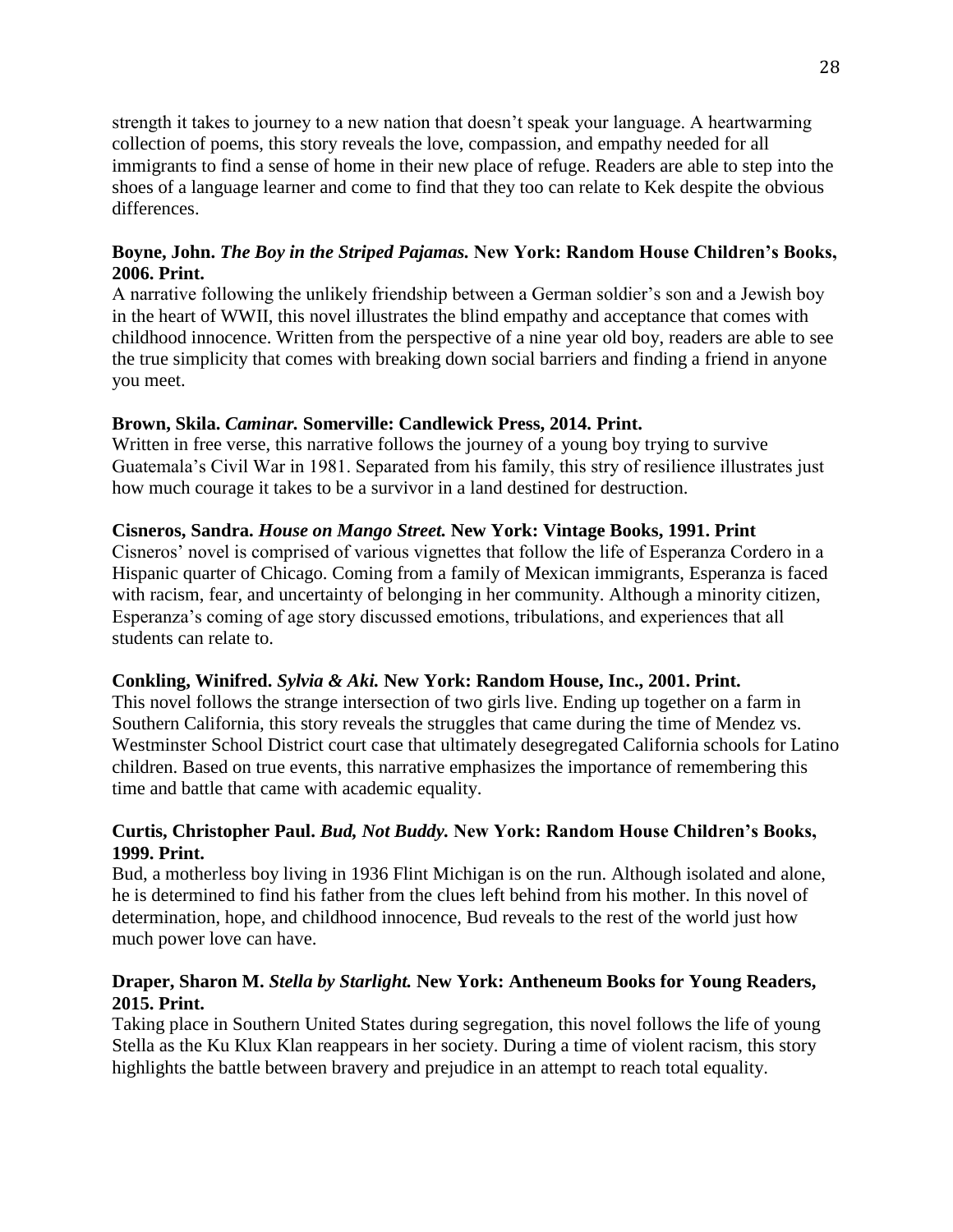#### **Fleischman, Paul.** *Seedfolks.* **New York: HarperCollins Publishers Inc., 1997. Print.**

Written from thirteen diverse voices, this novel tells the story of how a garden transformed an entire community. Living in an inner-city environment with complete strangers who do not seem to care about the state of their surroundings, this novel shed light on the true sense of life that can come from the hope granted by nature.

#### **Frost, Helen.** *Salt.* **Harrisonburg: R. R. Donnelley & Sons Company, 2013. Print.**

Set in 1812 on Indian Territory, this novel follows the story of Anikwa and James, two twelve year old boys, who have found friendship in one another despite the differences between them. When tensions arise between traitors and Nativ Americans, though, the boys' friendship is tested and they must decide where their true loyalties lie.

#### **Giovanni, Nikki.** *The 100 Best African Poems.* **Naperville: Sourcebooks, Inc., 2010. Print.**

A collection of what editor Nikki Giovanni believed to be the 200 best African poems, this text offers poetry that spans from both modern and past eras. Celebrating authors like Langston Hughes, Tupac, Gwendolyn Brooks, and so many more, this collection speaks to the vastness that is the African American culture.

#### **Grimes, Nikki.** *Bronx Masquerade.* **New York: Dial, 2002. Print**

Tyrone wants to quit school until he starts performing at "Open Mic Friday's" for Mr. Ward's English class. Set in Bronx, New York, the students in Mr. Ward's class come from all different backgrounds (gang life, teen motherhood, racial tensions), but come together by using poetry as an outlet to share their stories. Written in a fast-paced style, the book switches between characters' journal entries and their own poems of who they are and who they want to be.

#### **Halse Anderson, Laurie.** *Wintergirls.* **New York: Penguin Group, 2009. Print.**

A heartbreaking story of two best friends, Lia and Cassie, this novel highlights the destruction, despair, haunting, and isolation that come with modern eating disorders. Follow Lia and her journey to recovery after the suffering from the ultimate loss with little left to live for except for hope.

#### **Hunt, Lynda Mullaly.** *Fish in a Tree.* **New York: Puffin Books, 2015. Print.**

Ally is smart enough to fool all of the people around her. She appears to be an average, troublemaking teenager but what everyone is missing is her inability to read. At every new school she attends, she is able to hide her illiteracy in order to seem normal and avoid ridicule. When her new teacher looks past the hard façade Ally put up, however, she is seen for her creativity and brightness. Through this acknowledgement, Ally is able to learn more about herself and come to understand there is more to humans than just their labels.

#### **Ihimaera, Witi.** *The Whale Rider.* **Auckland: Reed Books, 1987. Print.**

Offering a combination of reality and myth, this novel follows the story of a New Zealand legend of passion and adventure. Driven by the love of her community, her ancient gift of whale rider, and her determination to save her family, follow Kahu and her journey to becoming a leader in her male-dominated Maori tribe.

#### **Kelly, Erin Entrada.** *The Land of Forgotten Girls.* **New York: Greenwillow Books, 2016.**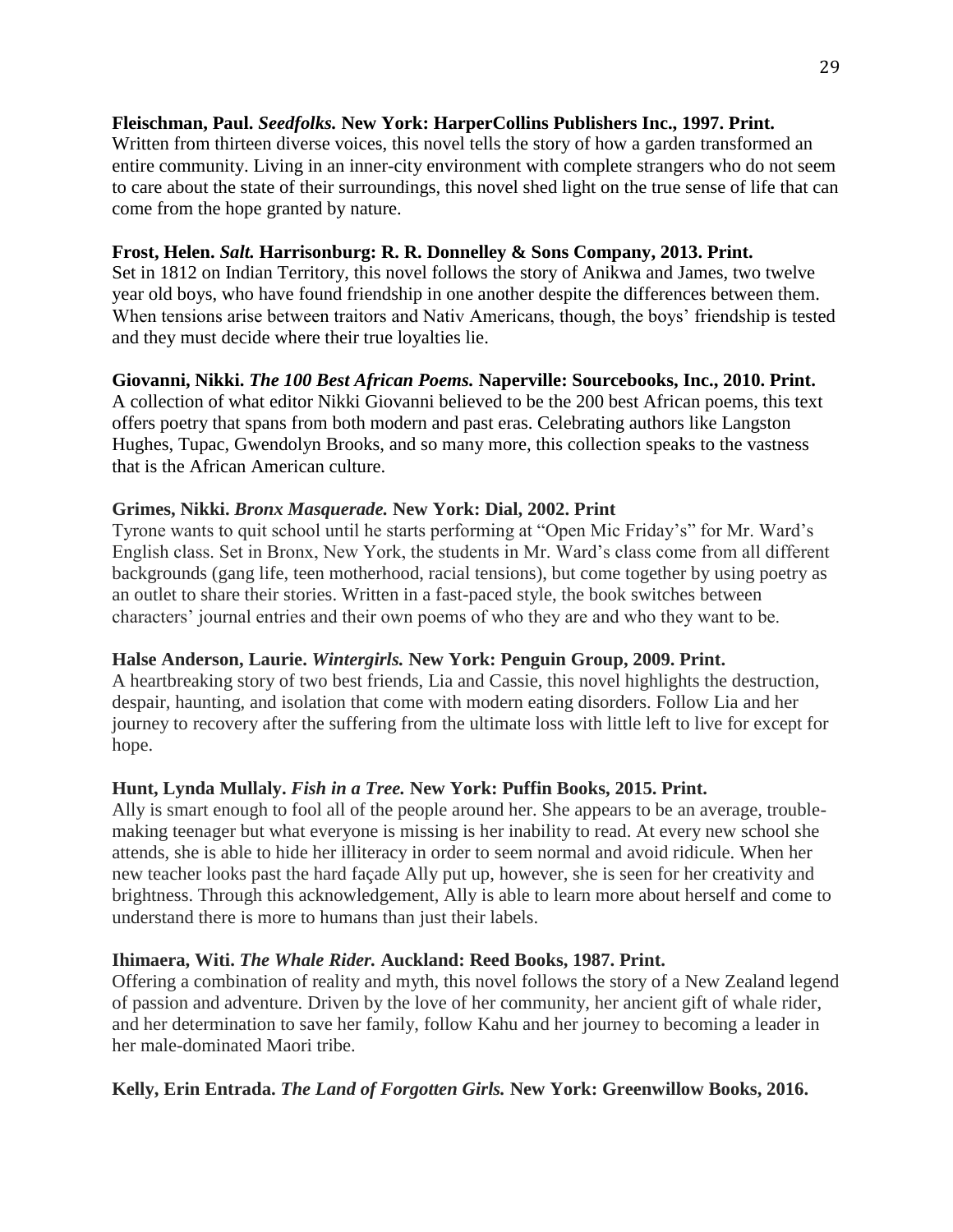#### **Print.**

A story of two Philippine sisters, abandoned by their father and forced to live in poverty in Louisiana, *The Land of Forgotten Girls* highlights the bond that comes with sisterhood and the resilience it takes to find hope in circumstances that otherwise seem hopeless.

## **Lai, Thanhha.** *Inside Out and Back Again.* **New York: HarperCollins Publishers, 2011. Print.**

Only knowing her loving home of Saigon, Hà is ripped away from the land she loves because of the spread of the Vietnam War. Immigrating to the United States, this narrative, written in verse, illustrates the struggle, grief, confusion, and ultimate healing that an immigrant child must undergo when searching for the only thing that can save him/her from war… hope.

## **Lai, Thanhha.** *Listen, Slowly.* **New York: HarperCollins Publishers, 2016. Print.**

Out of touch teenager Mai is sent with her grandmother to Vietnam to uncover the true story of her grandfather's disappearance in the Vietnam War. Believing this to be one of the worst things her parents could have done to her, Mai is forced to find balance between the two cultures. This novel, through Mai's own revelations, illustrates to readers that he meaning of family, culture, and belonging can mean different things.

## **Laird, Elizabeth.** *A Little Piece of Ground.* **London: Macmillan Children's Books, 2003. Print.**

From the perspective of a young boy, this novel illustrates the human cost that comes with the occupation of Palestine lands. One of the most violent conflicts that afflicts modern day society, this story allows readers to better understand and come to empathy for those still affected by the divided nation.

## **Levine, Kristin.** *The Lions of Little Rock.* **New York: G. P. Putman's Sons, 2012. Print.**

It is 1958 and Marlee is starting a brand new middle school in Little Rock and feels completely isolated. That is, until she befriends Liz, a young woman Marlee wishes she could be. When Liz leaves school unexpectedly, though, because of being uncovered as passing for white, Marlee is prepared to take on segregation with her true friend no matter what the cost. This novel speaks to the true meaning of empathy and acceptance no matter the difference.

## **McCall, Guadalupe Garcia.** *Summer of Mariposas***. New York: Lee & Low Books Inc., 2012. Print.**

This bilingual texts follows the journey of four sisters determined to bring a lost man back to family. Mixed with hints of the supernatural, this Mexican American text celebrates the strength of sisterhood in an epic quest between the real an the magical.

## **McClean, Danielle Y.C.** *The Protector's Pledge: Volume 1 (Secrets of Oscuros).* **North Charleston: CreateSpace Independent Publishing Platform, 2015. Print.**

JV cannot wait to explore Oscuros Forest. When one of his own disappears, however, JV is left with the choice to brave the dangerous forest or remain silent as it terrorizes the people around him. In his searching, JV unveils a shocking secret that forces him to question everything he thought he knew.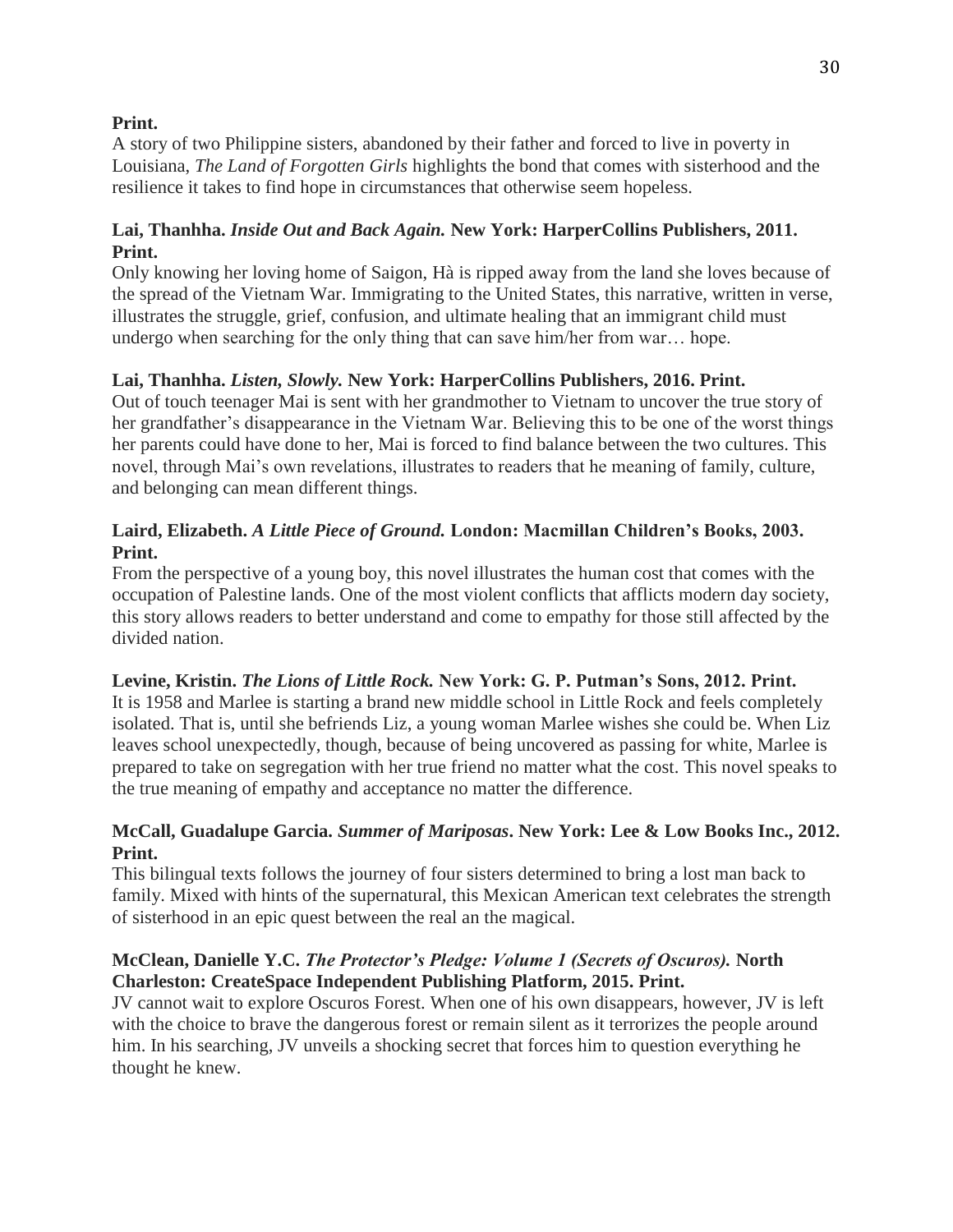## **Mikaelsen, Ben.** *Touching Spirit Bear.* **New York: Harper Collins Publishers Inc., 2001. Print.**

Given the option of going to jail or joining a program on a remote Alaskan Island after committing a crime, what would you choose? Cole Matthews is left with just this choice. His choice, though, will leave him attempting to find redemption from his past, his victims, his final attacker, and even himself.

## **Mills, Wendy.** *All that We Have Left.* **New York: Bloomsbury, 2016. Print.**

Following the paths of Jesse and Alia and the effects of the 9/11 terrorist attacks, *All We Have*  Left gives readers an inside understanding of what it is like to be a citizen who lost a family member and a victim of the collapse of the Twin Towers. Blending both modern and past narratives, this novel takes readers on a journey that ultimately encourages acceptance and love for all.

#### **Muños Ryan, Pam.** *Esperanza Rising.* **New York: Scholastic Inc., 2000. Print**

Esperanza had it all: a wealthy family, loving parents, a Mexican ranch all to herself, and doting servants, until it was all stripped away from her because of a murder in her family. Will they rise above the odds and travel to the United Stated or stay trapped in their horrific reality?

## **Myers, Walter Dean.** *Monster.* **New York: HarperCollins, 1999. Print.**

"Monster!" The prosecutor labels Steve Harmin, a 16-year old on trial for the murder of a convenient store owner. Written like a movie script, Steve journals his perspective of what really happened that fateful day. Does he have the grit to endure the hardships of prison as well as the guilt he is feeling within himself? It is now in your hands to decide if Steve is a monster, or a human being who made a mistake. *Lights, cameras, action*: here is Steve's story.

#### **Osa, Nancy.** *Cuba 15***. New York: Delacorte Press, 2003. Print**

Violet Paz is Polish, Cuban, and American. Although her family follows some of the Cuban culture (such as smoking cigars, playing dominos, and listening to Latin music, Violet knows little about her ethnic identity as a Cuban. Despite the negative stereotypes of Fidel Castro and his reign on Cuba, Violet remains open minded in her journey to explore where she comes from in a powerful coming of age narrative.

#### **Palacio, R.J.** *Wonder.* **New York: Alfred A. Knopf., 2012. Print.**

August Pullman was born with a facial deformity that has restricted him from going to a public school. Until now, he had been isolated from his community, believing that because of his physical difference he cannot be a member of society. Now going to school, though all he can dream about is being treated like everyone else. Following the narratives of multiple characters, this story highlights the struggles community members have with empathy, compassion, and acceptance of those different, illustrating to readers the dire necessity for total equality.

## **Park, Linda Sue.** *A Long Walk to Water.* **New York: Clarion Books, 2010. Print.**

Based on a true story, this novel narrates the hardships that comes to two eleven-year-old s in Sudan. Despite their stark similarities, though, the narration of Nya is living in 2008 while Salva lived in 1985. Salva's story is one of resilience during a time of conflict where he becomes a "lost boy" of Sudan determined to find a safe haven for his family. Salva is a survivor, though,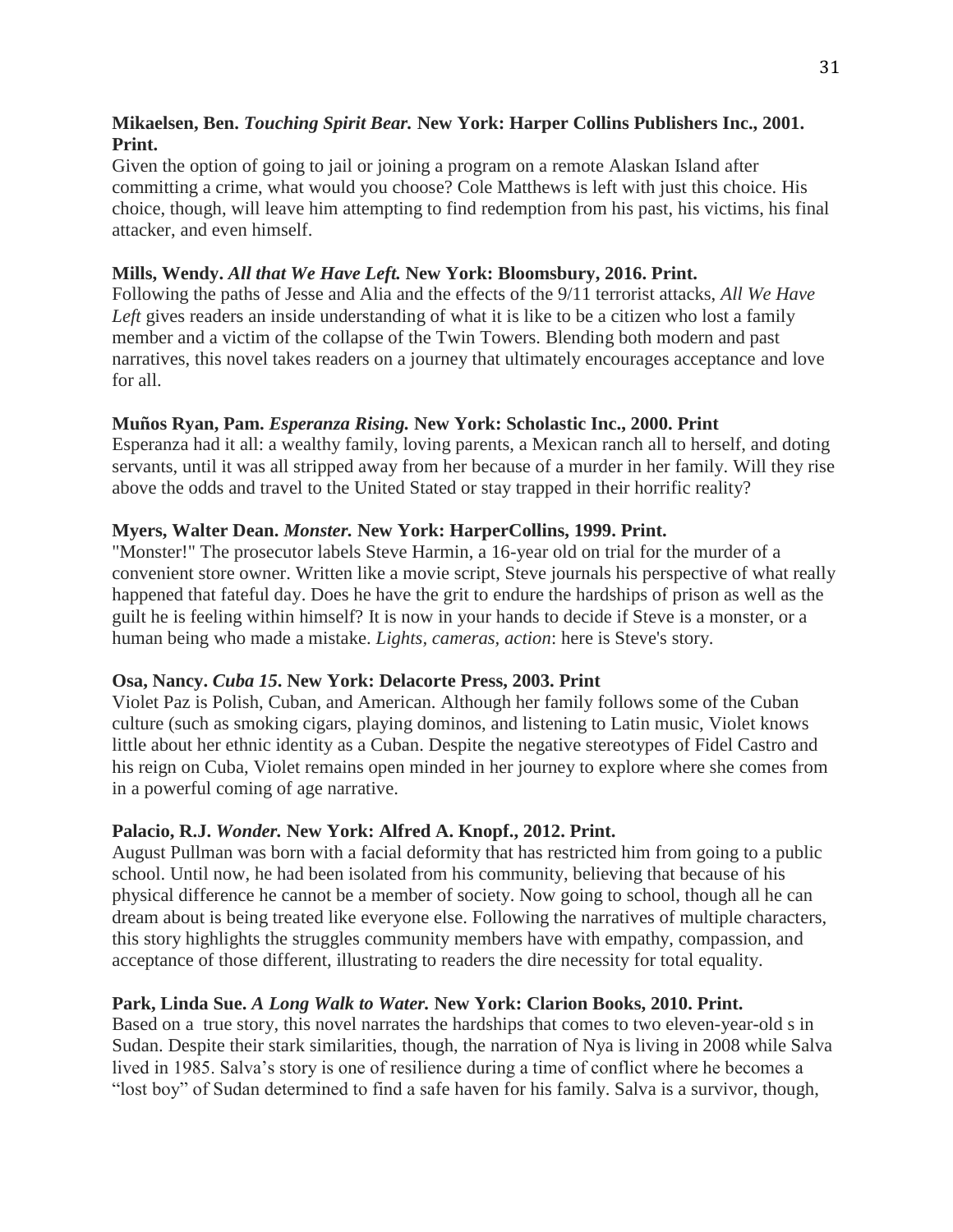and his story come to intersect with Nya's in a heartwarming and moving way.

## **Peters, Julia Anne.** *Luna.* **New York: Tune Warner Book Group, 2004. Print.**

Liam cannot stand who is he during the day; by night, though, he is able to embody Luna, the female identity he truly believes he is. Provocative and raw, this novel highlights the constant struggles that come with fining one's identity as a transgender individual in a society that has not yet come to accept this self.

## **Philbrick, Rodman.** *Freak the Mighty.* **New York: Scholastic Inc., 1993. Print.**

Do you have to be similar in order to be friends? *Freak the Mighty* grapples with this question when a slow learner, stuck in a giant body, and a brilliant boy in leg braced become friends. Through this forging of an unlikely friendship, however, the two create one human force that highlights the importance of acceptance.

## **Reilly-Gif, Patricia.** *Lily's Crossing***. New York: Random House Children's Book, Inc., 1997. Print.**

In 1944 Lily's innocent and joy-filled summer comes to a heartbreaking end when her father is drafted into the military. Isolated with only her grandmother in Rockaway, New York, Lily expectantly becomes friends with Albert, a Hungarian refugee. Follow the two children as they attempt to grapple with doubt, uncertainty, and their newfound friendship.

## **Resau, Laura.** *Red Glass.* **Delacorte Press, 2009. Print**

Following the story of a Pedro, a Mexican immigrant who barely survived his trek to the United States, and Sophia, a US citizen, this novel highlights the love that can be shared between apparent strangers an the heartache that comes with having to leave behind an adoptive family.

## **Reynolds, Jason.** *All American Boys.* **New York: Simon & Schuster Children's Publishing Division, 2015. Print.**

This novel illustrates the struggles two teen- one white and one black- must go through after a violent act is leaves their school and community divided. Reflecting the racial tension present in modern day United States, this novel offers a safe space for readers to grapple with the reality of racial violence and how it can transform a society for better or for worse.

## **Reynolds, Jason.** *As Brave As You.* **New York: Simon & Schuster Children's Publishing Division, 2016. Print.**

Following the surprising story of Genie and his new-found brother Ernie, this novel questions the meaning of bravery and becoming a man. Learning from their blind grandfather, the two boys are left confronted with deciding who they truly are as human beings and where their bravery truly lies.

#### **Rhodes, Jewell Parker.** *Sugar***. New York: Hachette Book Group, 2013. Print.**

Sugar lives on a sugar plantation along the Mississippi River. Slavery has been abolished but still, she and her family continue to labor on the field for little to no money. Sugar, though, has always wanted to learn more about the world and believes she is finally given that chance when Chinese workers come to the fields. Through an unlikely friendship, Sugar must grapple with bridging the cultural gap to better accept and understand her newfound friend.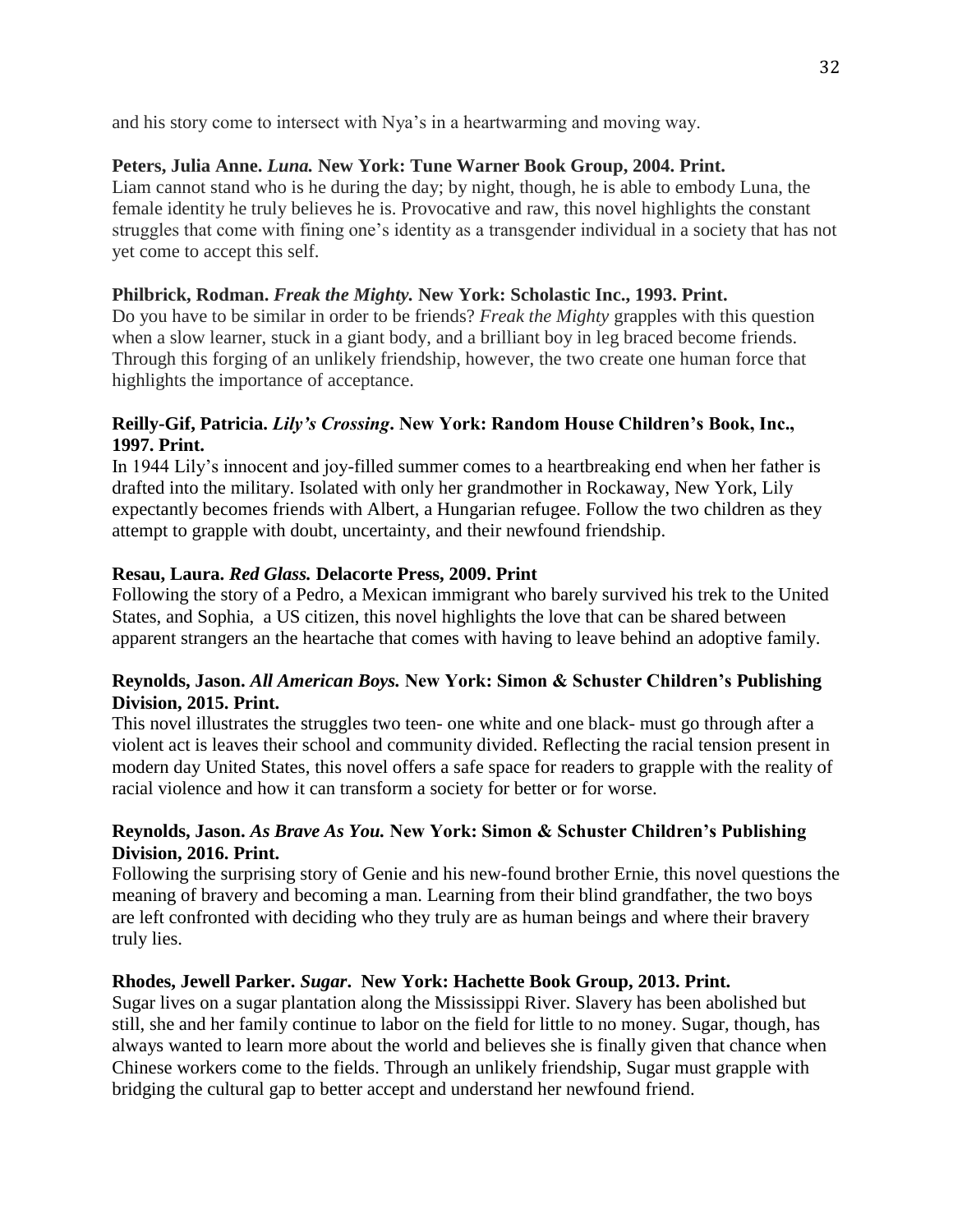## **Rose, Caroline Starr.** *Blue Birds.* **New York: Penguin Books, 2015. Print.**

Following the friendship of a settler and a native, *Blue Birds* illustrates the friendship that can be created between two individuals no matter the social barriers created between them. Despite the tensions that rise around Alis and Kimi, however, the two show the true meaning of acceptance by risking their own lives for one another.

## **Rose, Judith Robbins.** *Look Both Ways in the Barrio Blanco.* **Somerville: Candlewick Press, 2015. Print.**

Jacinta Juarez is left split between her identity as a Latina in the barrio and her hope for the future that does not involves cleaning rich peoples' homes when she is given the chance to be mentored. As her family becomes ripped apart, Jacinta must forge her two identities together in order to salvage her shattered home.

## **Sheth, Kashmira.** *Blue Jasmine.* **New York: Charlotte Sheedy Literary Acency, 2004. Print.**

Twelve-year – old Seema Trivedi must move from her home in India to Iowa City in the United States. Devastated by having to leave her beautiful home and best friends, she finds herself feeling isolated in her new place of inhabitance. As she begins to plant her roots in her new home, though, she is able bridge the two cultures together and truly unveil to readers the meaning of home and family.

## **Walters, Eric.** *Walking Home.* **Toronto: Double Day Canada, 2014. Print.**

Muchoki and his sister Jata were living in a profiting Kenyan village when everything was ripped away from them. Unable to recognize their lives after political violence killed their father and they are forced to live with their sick mother a refugee camp, the two set out on journey to find the remaining family they have left. Driven by hope, the two venture on what appears to be an impossible quest.

## **Williams-Garcia, Rita.** *One Crazy Summer.* **New York: HarperCollins Publishers, 2010. Print.**

Written from the perspective of three elementary-aged sisters, this novel follows their journey to California to meet the woman who abandoned them as their mother many years ago. Set during the tumultuous Civil Rights Movement in the United States, the three sisters are thrown into the Black Panthers community, left to find out who they truly are black Americans in a time of racism, inequality, and empowerment.

#### **Wittlinger, Ellen.** *Hard Love***. New York: Simon & Schuster Book, 1999. Print.**

Wittlinger's raw narrative of a young boy's devastation towards his parents' divorce and plea to find the true meaning of love resonates with everyone who is and has ever been a teenager. Looking for solace in his self proclaimed "Puerto Rican Cuban Yankee Lesbian" friend Marisol, John is left to explore the pains of growing up in an unlikely friendship.

#### **Woodson, Jacqueline.** *Behind You***. New York: Penguin Young Readers Group, 2004. Print.**  A moving narrative of love and loss, Woodson captures the true devastation that comes with the grief of a murderous death in all community members. Following the love story of Ellie and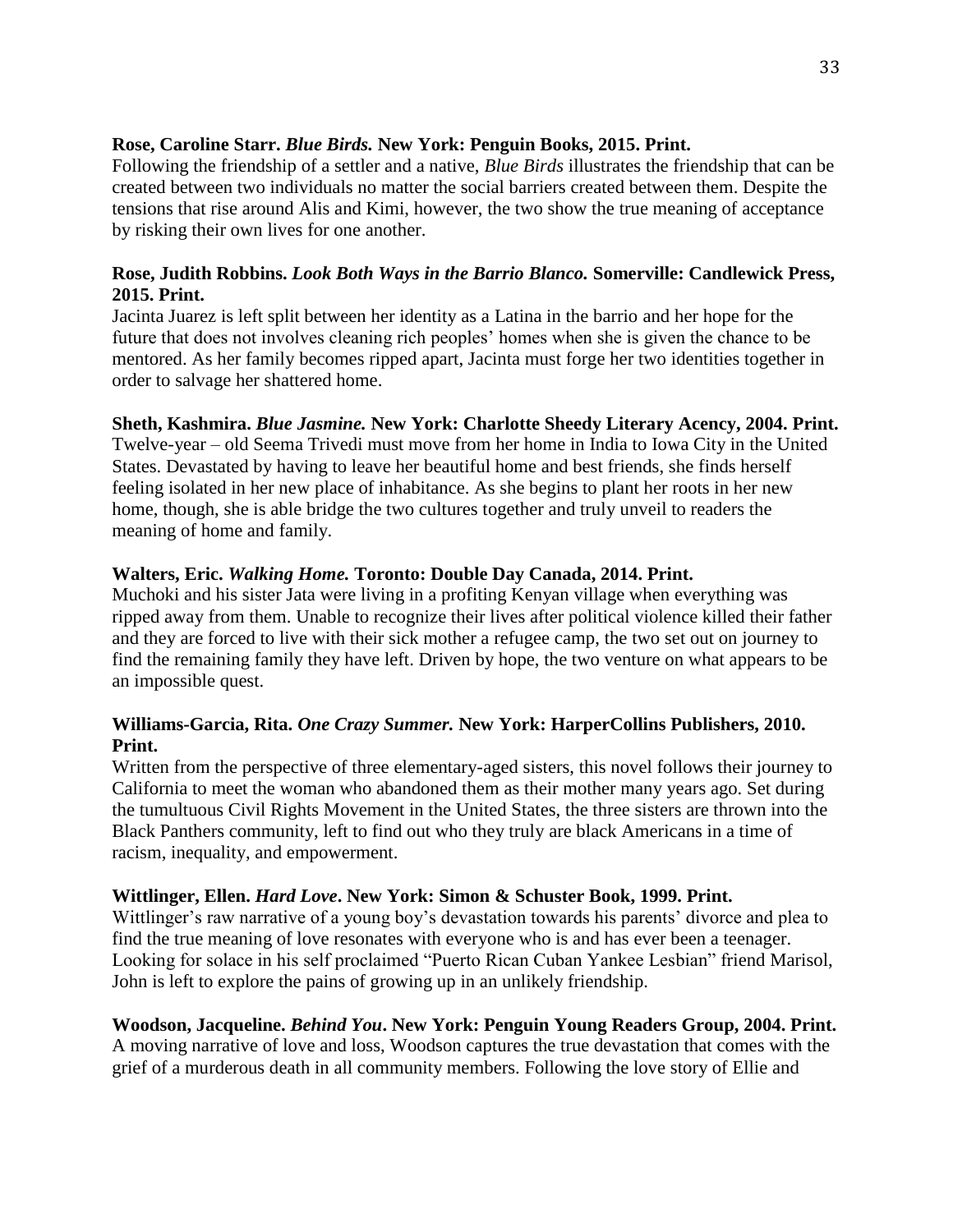Miah, readers are able to experience the feeling of loss and the strength of relationships it takes to overcome despair.

# **Woodson, Jacqueline.** *Brown Girl Dreaming***. New York: Puffin Books, 2014. Print.**  In this collection of poems Woodson shares what life was like as an African American female

living in the south during the Civil Rights movement. Filled with raw emotions, childhood innocence, and the longing to belong, this novel offers readers a glimpse into the struggle minority citizens much face to survive in their home.

# **Yang, Gene Luen,** *American Born Chinese.* **New York: First Second, 2007. Print.**

Through the use of a graphic novel, Yang illustrates the story of a young Chinese boy just trying to fit into his largely white world. Through this story's humor and realistic depiction of life as a minority, readers are able to visualize the strength it takes to overcome racism and come to selfacceptance of all individual's identities.

# **Yousafzai, Malala.** *I Am Malala.* **London: Orion Publishing Group Ltd, 2013. Print.**

How far would you go to protect your right to an education? Malala Yousafzai took it so far as to risk her life against the Taliban in hope of legalizing education for girls in her country. As she fights for equality, Malala's oppressors attempt to silence her, but she continues to prevail despite the adversity ahead. Follow this inspirational young woman on her journey towards education equality and the motivation that conquers against all odds. Can one 15-year-old girl survive against and Taliban army of 45,000?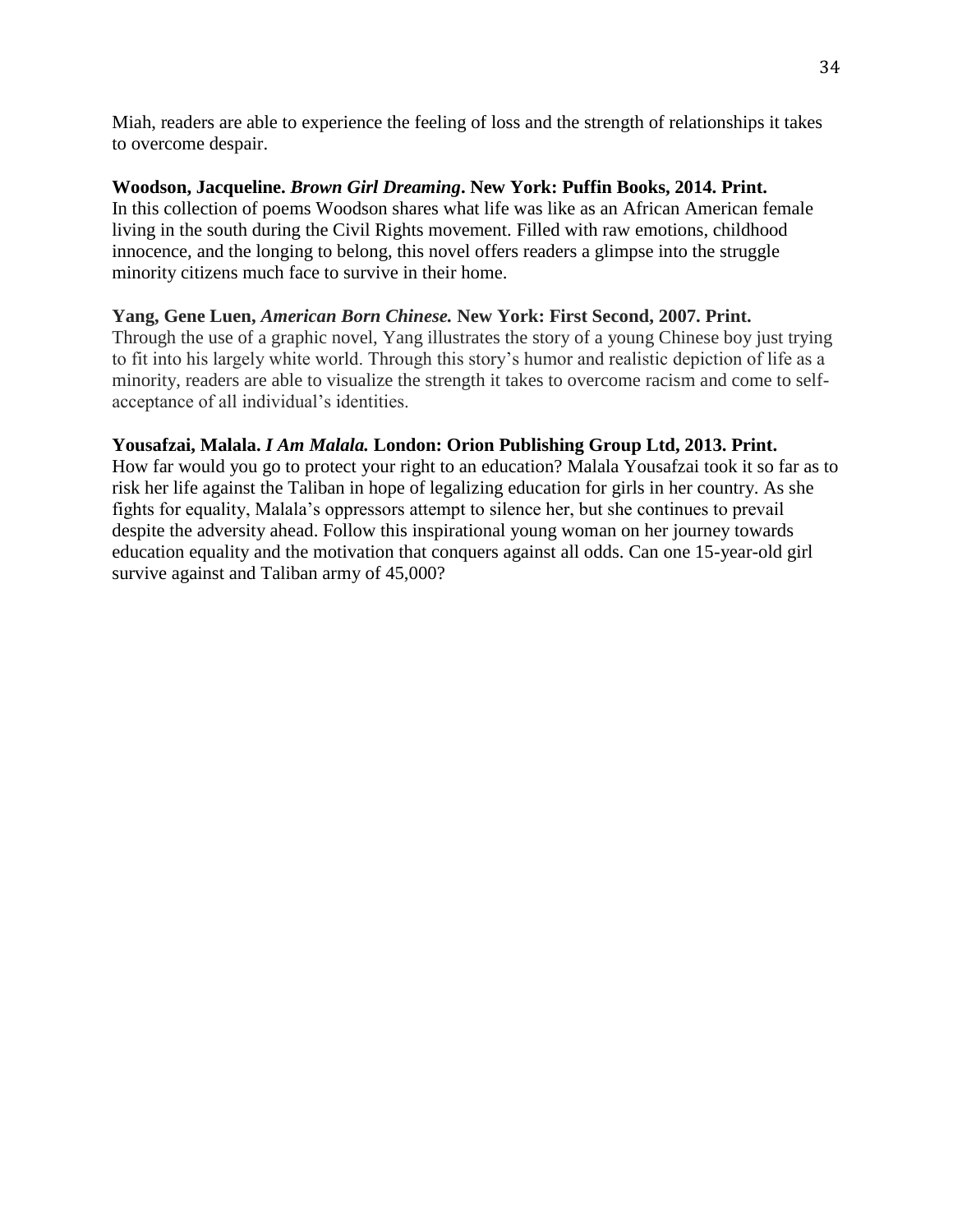#### Works Cited

Adichie, Chimamanda Ngozi. "The Danger of a Single Story." TED. July 2009. Lecture.

- Cheng, Anne Anlin. *The Melancholy of Race: Psychoanalysis, Assimilation, and Hidden Grief.*  New York: Oxford University Press, 2001. Print.
- "Common Core State Standards." *Encyclopedia of Education Economics & Finance*: 57-58. *Common Core State Standards Initiative.* Web.
- Díaz, Junot. *The Brief Wondrous Life of Oscar Wao.* New York: Riverhead, 2007. Print.

DuBois, W.E.B. *The Souls of Black Folk.* Toronto: Dover Publications, Inc., 1994. Print.

Fanon, Frantz. *Black Skin White Masks.* New York: Grove Press, Inc., 1967. Print.

- Freire, Paulo & Donaldo Macedo. *Literacy: Reading the Word and the World.* Westport: Bergin & Garvey, 1987. Print.
- Glissant, Edouard. *Caribbean Discourse: Selected Essays.* Charlottesville: University of Virginia, 1992. Print.
- Heine, Steven J. *Cultural Psychology: Third Ediction.* New York: W. W. Norton Cohmpany, Inc., 2016. Print.

Loomba, Ania. *Colonialism/Postcolonialism.* New York: Routledge, 2005. Print.

- Milner, H. Richard. "Developing a Multicultural Curriculum in a Predominantly White Teaching Context: Lessons From an African American Teacher in a Suburban English Classroom." *Curriculum Inquiry* 35.4 (2005): 391-426. Print.
- "NCTE/IRA Standards for the English Language Arts." *NCTE Comprehensive News.* National Council of Teachers of English. Web.

Pineau, Gisele. *The Drifting of Sprits.* London: Quartet Books, 1999. Print.